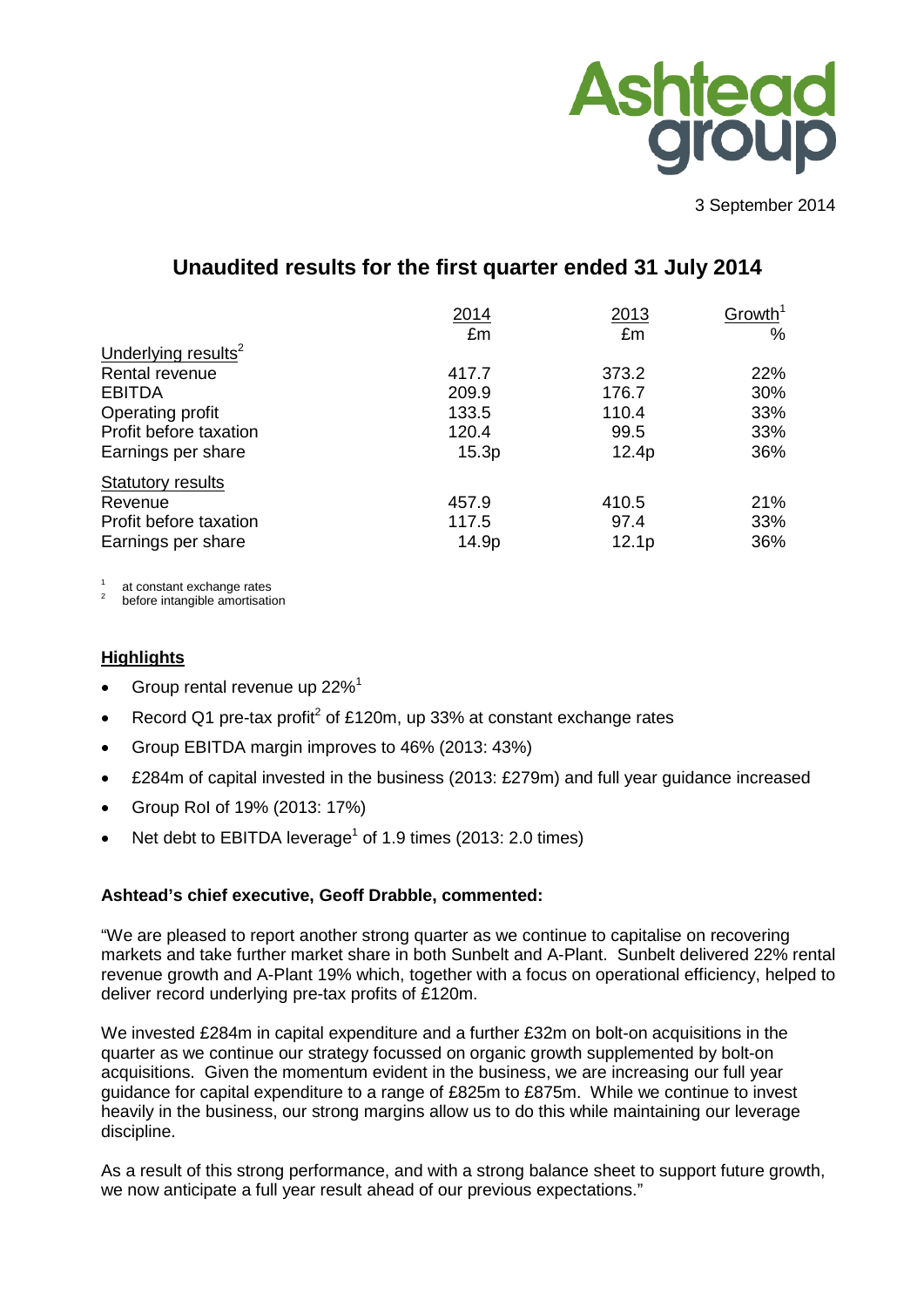Contacts:

Geoff Drabble Chief executive (Chief executive director contract and the Vietname Wood Finance director of the H<br>Brian Hudspith Maitland (D) 20 7379 5151 +44 (0)20 7379 5151

Geoff Drabble and Suzanne Wood will hold a conference call for equity analysts at 9.30am on Wednesday, 3 September 2014. Dial in details for this call have already been distributed but any analyst not having received them should contact the Company's PR advisors, Maitland (Astrid Wright) on 020 7379 5151. The call will be webcast live via the Company's website at [www.ashtead-group.com](http://www.ashtead-group.com/) and there will also be a replay available via the website from shortly after the call concludes. There will, as usual, also be a separate call for bondholders at 4.00pm UK time (11.00am EST).

Analysts and bondholders have already been invited to participate in the analyst call and conference call for bondholders but any eligible person not having received dial-in details should contact the Company's PR advisers, Maitland (Astrid Wright) at +44 (0)20 7379 5151.

#### *Forward looking statements*

*This announcement contains forward looking statements. These have been made by the directors in good faith using*  information available up to the date on which they approved this report. The directors can give no assurance that *these expectations will prove to be correct. Due to the inherent uncertainties, including both business and economic risk factors underlying such forward looking statements, actual results may differ materially from those expressed or implied by these forward looking statements. Except as required by law or regulation, the directors undertake no obligation to update any forward looking statements whether as a result of new information, future events or otherwise.*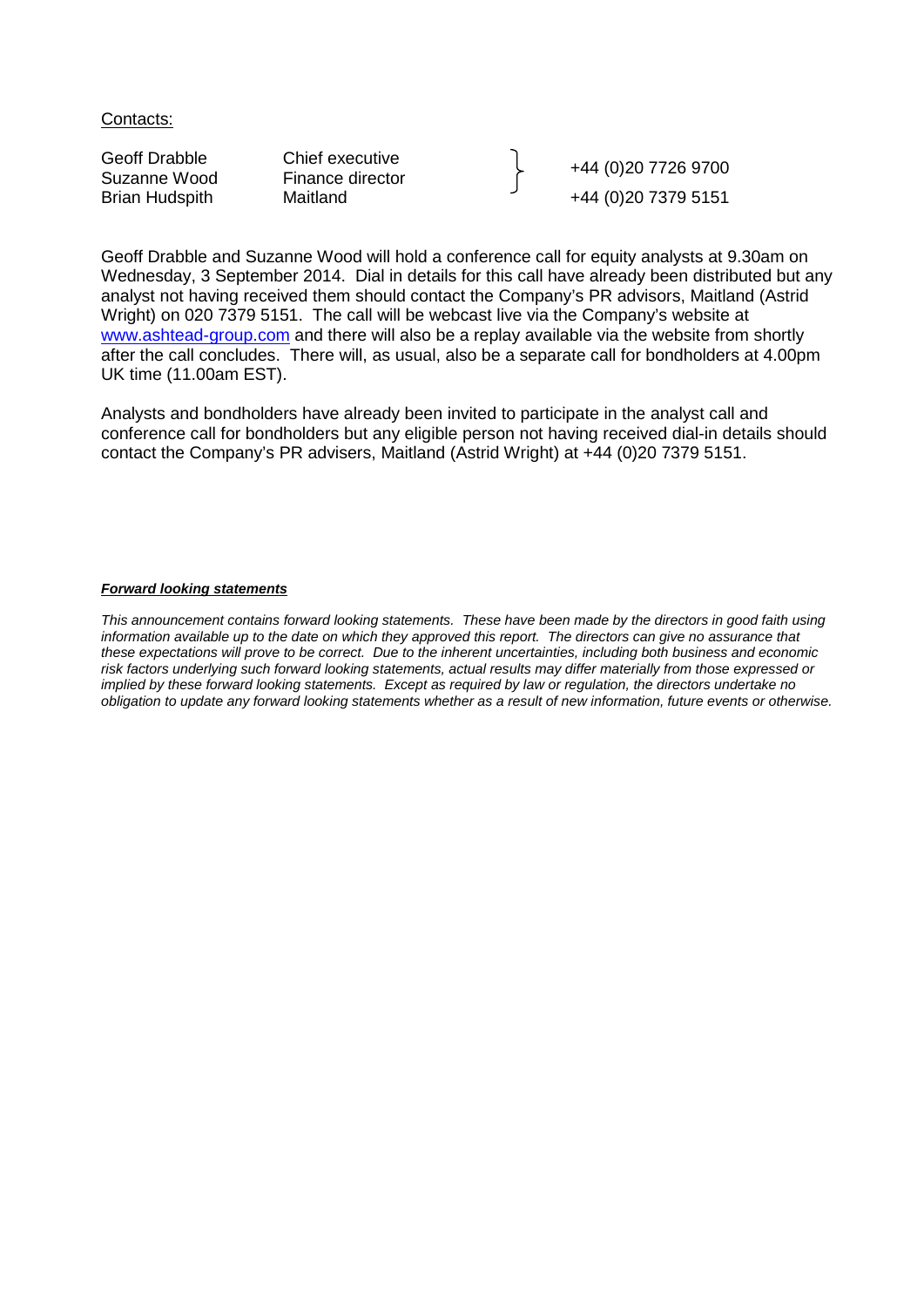## **Trading results**

|                                                      | Revenue                |                        |                                 | <b>EBITDA</b>                   |                                 | Operating profit               |
|------------------------------------------------------|------------------------|------------------------|---------------------------------|---------------------------------|---------------------------------|--------------------------------|
|                                                      | 2014                   | 2013                   | 2014                            | 2013                            | 2014                            | 2013                           |
| Sunbelt in \$m                                       | 638.4                  | 526.3                  | <u>311.1</u>                    | 243.0                           | 206.9                           | <u>160.7</u>                   |
| Sunbelt in £m<br>A-Plant<br>Group central costs      | 376.7<br>81.2<br>457.9 | 343.9<br>66.6<br>410.5 | 183.6<br>28.6<br>(2.3)<br>209.9 | 158.7<br>20.4<br>(2.4)<br>176.7 | 122.1<br>13.7<br>(2.3)<br>133.5 | 104.9<br>7.9<br>(2.4)<br>110.4 |
| Net financing costs                                  |                        |                        |                                 |                                 | (13.1)                          | (10.9)                         |
| <b>Profit before tax and amortisation</b>            |                        |                        |                                 |                                 | 120.4                           | 99.5                           |
| Amortisation                                         |                        |                        |                                 |                                 | (2.9)                           | (2.1)                          |
| Profit before taxation                               |                        |                        |                                 |                                 | 117.5                           | 97.4                           |
| Taxation                                             |                        |                        |                                 |                                 | (42.8)                          | (36.7)                         |
| Profit attributable to equity holders of the Company |                        |                        |                                 |                                 | 74.7                            | 60.7                           |
| <b>Margins</b>                                       |                        |                        |                                 |                                 |                                 |                                |
| <b>Sunbelt</b>                                       |                        |                        | 48.7%                           | 46.2%                           | 32.4%                           | 30.5%                          |
| A-Plant                                              |                        |                        | 35.3%                           | 30.5%                           | 16.9%                           | 11.8%                          |
| Group                                                |                        |                        | 45.8%                           | 43.0%                           | 29.2%                           | 26.9%                          |
|                                                      |                        |                        |                                 |                                 |                                 |                                |

Group revenue increased 12% to £458m in the quarter (2013: £411m) with strong growth in both businesses. This revenue growth, combined with ongoing operational efficiency, generated record underlying profit before tax of £120m (2013: £99m).

Over the course of the last year we have completed 13 acquisitions in the US which, together with greenfields, have added 58 locations across a range of market sectors with different characteristics. This, combined with same-store growth, does impact a number of our metrics in the short term and to aid the understanding of our performance, we have included the following breakdown of year on year revenue growth for the quarter:

|                                           |        | <u>\$m</u> |
|-------------------------------------------|--------|------------|
| 2013 rental only revenue                  |        | 371        |
| Same stores (in existence at 1 May 2013)  | $+17%$ | 61         |
| Bolt-ons and greenfields since 1 May 2013 | $+7%$  | 27         |
| 2014 rental only revenue                  | $+24%$ | 459        |
| Ancillary revenue                         | $+18%$ | 127        |
| 2014 rental revenue                       | $+22%$ | 586        |
| Sales revenue                             |        | 52         |
| 2014 total revenue                        |        | <u>638</u> |

Our end markets are clearly now at the early stages of recovery and are up circa 8% year on year. Our ability to capitalise on this opportunity is evidenced by our same-store growth of 17% as we continue to take further market share. In addition, bolt-ons and greenfields have contributed a further 7% growth as we execute our long-term structural growth strategy of expanding our geographic footprint and our specialty businesses.

Total rental only revenue growth of 24% can be broken down to a 21% increase in fleet on rent and a net 2% improvement in yield. The overall yield improvement reflects good rate growth and the drag of the greenfield and bolt-on activity as well as mix. We have seen an increase in longer term rentals in the period which does have a short term adverse impact on yield. However, more positively, this does reflect the effect of a number of new major account wins, a trend we expect to continue, and the nature of the work in the early stages of what appears to be a strong non-residential recovery.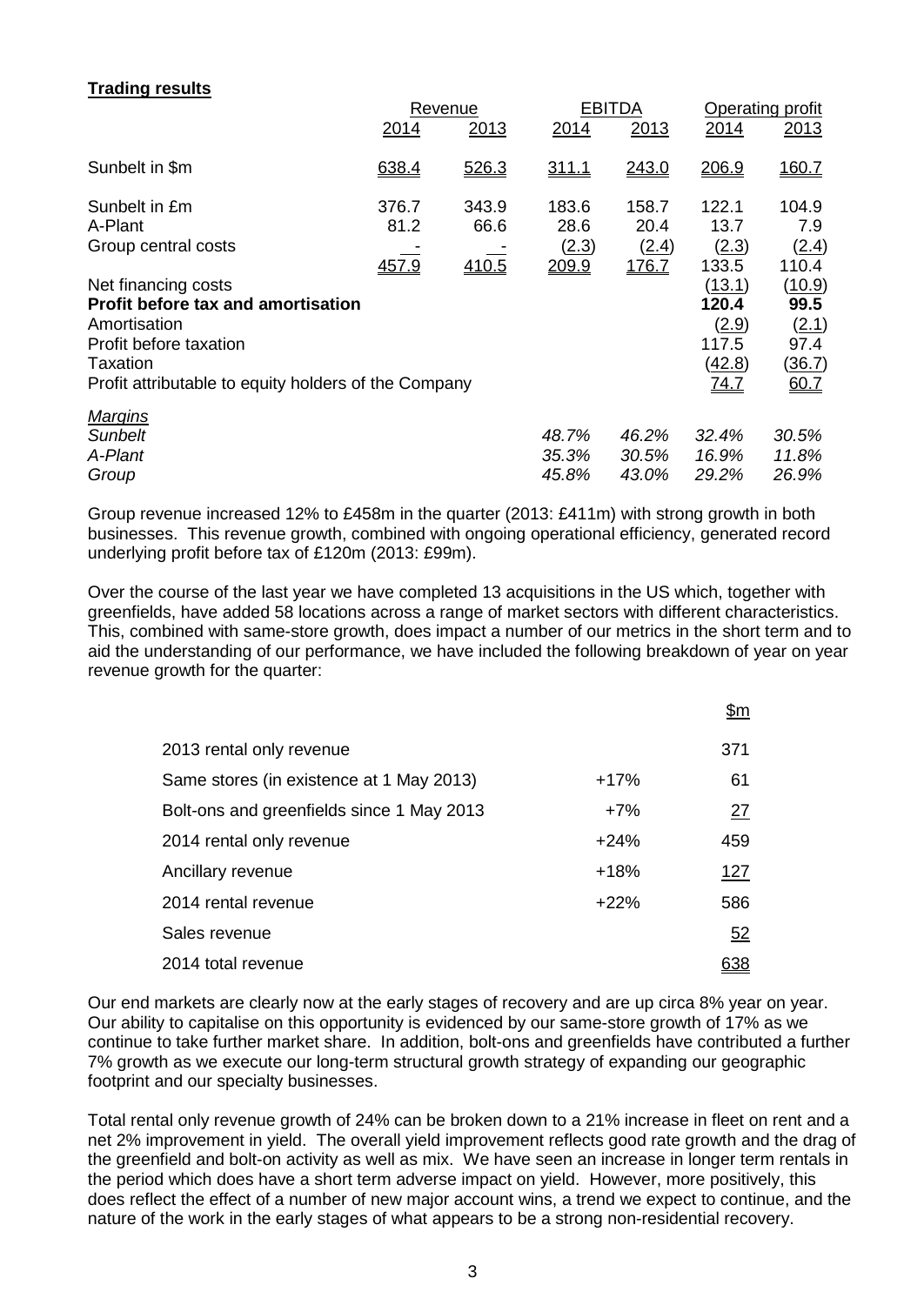A-Plant continues to perform well and delivered total rental revenue of £72m, up 19% on the prior year (2013: £61m). This reflects 9% more fleet on rent and a 9% improvement in yield. Yield has benefitted from an improved pricing environment and the diversification of the product line.

Sunbelt's strong revenue growth resulted in a record first quarter EBITDA margin of 49% (2013: 46%) as 60% of revenue growth dropped through to EBITDA. Drop through reflects the impact of greenfield openings and acquisitions. Excluding this effect, approximately 65% of revenue growth dropped through to EBITDA. This contributed to an operating profit of \$207m (2013: \$161m). A-Plant's EBITDA margin improved to 35% (2013: 31%) and operating profit rose to £14m (2013: £8m). As a result, Group operating profit increased 21% to £133m (2013: £110m).

Net financing costs increased to £13m (2013: £11m), reflecting the higher average debt during the period and the additional \$400m senior secured notes issued in December, partially offset by the lower margin on our senior debt facility.

Group profit before amortisation of intangibles and taxation was £120m (2013: £99m). After a tax charge of 36% (2013: 38%) of the underlying pre-tax profit, underlying earnings per share increased 23% to 15.3p (2013: 12.4p). The cash tax charge increased to 17% following the utilisation of brought forward tax losses during the year.

Statutory profit before tax was £118m (2013: £97m) and basic earnings per share were 14.9p (2013: 12.1p).

#### **Capital expenditure and acquisitions**

Capital expenditure for the quarter was £284m gross and £264m net of disposal proceeds (2013: £279m gross and £257m net). As a result of this investment, the Group's rental fleet at 31 July 2014 at cost was £2.8bn with an average age of 26 months (2013: 29 months).

Sunbelt's fleet size at 31 July was \$3.9bn. This larger fleet supported strong fleet on rent growth of 21% year on year. Average first quarter physical utilisation was 72% (2013: 73%).

We spent £32m (2013: £40m) on three acquisitions in the quarter, including £25m on Metrolift, a Chicago-based aerial business. Immediately following the quarter end, we completed the acquisition of Lone Star Rentals, an energy-related rental and service company, for £21m.

With the strong demand in both our end markets and an ongoing greenfield opening programme, we are increasing our full year capital expenditure guidance to around £825m to £875m. However, we will continue to monitor market conditions and adjust our plans appropriately.

## **Return on Investment<sup>1</sup>**

Sunbelt's pre-tax return on investment (excluding goodwill and intangible assets) in the 12 months to 31 July 2014 was 26% (2013: 25%), well ahead of the Group's pre-tax weighted average cost of capital. In the UK, return on investment (excluding goodwill and intangible assets) improved to 11% (2013: 7%). For the Group as a whole, returns (including goodwill and intangible assets) are 19% (2013: 17%).

*<sup>1</sup> Underlying operating profit divided by the sum of net tangible and intangible fixed assets, plus net working capital but excluding net debt and deferred tax.*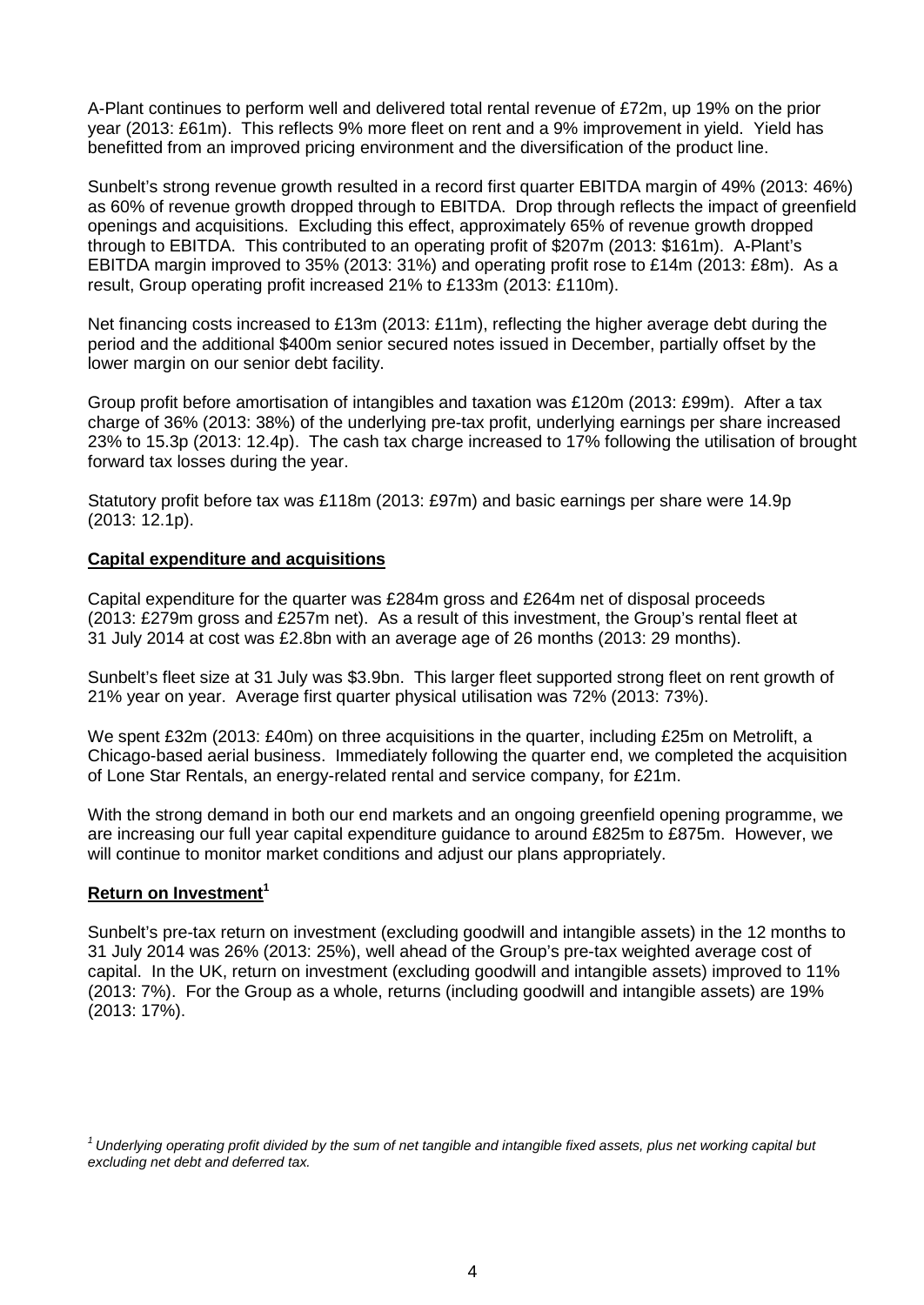## **Cash flow and net debt**

As expected, debt increased during the quarter as we invested in the fleet, made a number of bolt-on acquisitions and experienced the usual seasonal increase in working capital.

Net debt at 31 July 2014 was £1,300m (2013: £1,187m) while, reflecting our strong earnings growth, the ratio of net debt to EBITDA reduced to 1.9 times (2013: 2.0 times) on a constant currency basis.

The Group's debt package remains well structured and flexible, enabling us to take advantage of prevailing end market conditions. The Group's debt facilities are committed for an average of six years. At 31 July 2014, ABL availability was \$717m, with an additional \$1,059m of suppressed availability - substantially above the \$200m level at which the Group's entire debt package is covenant free.

#### **Current trading and outlook**

Our strong performance continued in August. With both divisions performing well we now anticipate a full year result ahead of our previous expectations.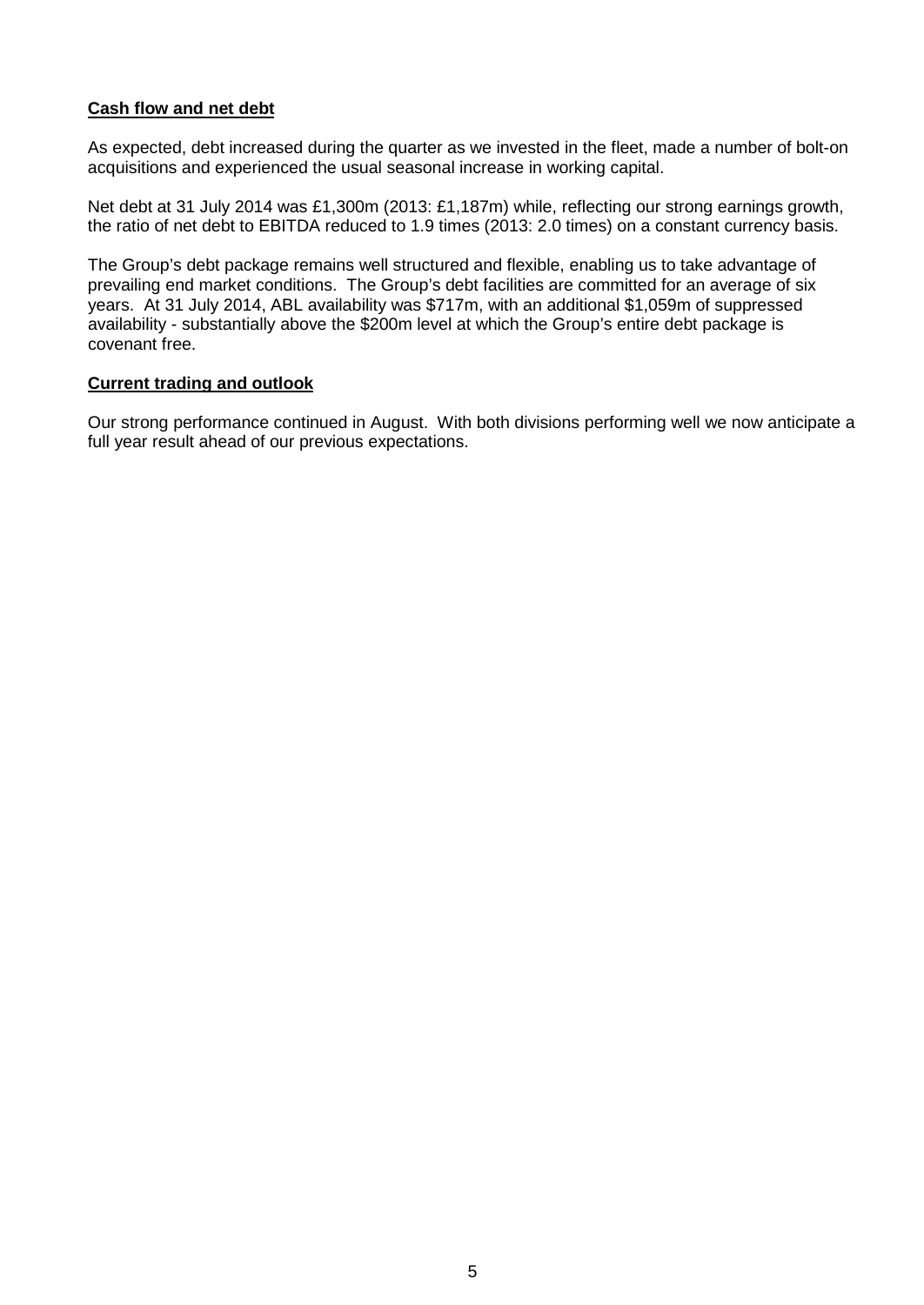## **CONSOLIDATED INCOME STATEMENT FOR THE THREE MONTHS ENDED 31 JULY 2014**

|                                                         |                                     | 2014               |                |                                     | 2013               |                            |
|---------------------------------------------------------|-------------------------------------|--------------------|----------------|-------------------------------------|--------------------|----------------------------|
|                                                         | <b>Before</b><br>amortisation<br>£m | Amortisation<br>£m | Total<br>£m    | <b>Before</b><br>amortisation<br>£m | Amortisation<br>£m | Total<br>£m                |
| <b>Revenue</b>                                          |                                     |                    |                |                                     |                    |                            |
| Rental revenue                                          | 417.7                               |                    | 417.7          | 373.2                               |                    | 373.2                      |
| Sale of new equipment,                                  |                                     |                    |                |                                     |                    |                            |
| merchandise and consumables                             | 21.7                                |                    | 21.7           | 17.7                                |                    | 17.7                       |
| Sale of used rental equipment                           | 18.5                                |                    | 18.5           | <u>19.6</u>                         |                    | <u>19.6</u>                |
|                                                         | 457.9                               |                    | 457.9          | 410.5                               |                    | 410.5                      |
| <b>Operating costs</b>                                  |                                     |                    |                |                                     |                    |                            |
| Staff costs                                             | (107.1)                             |                    | (107.1)        | (103.6)                             |                    | (103.6)                    |
| Used rental equipment sold                              | (14.5)                              |                    | (14.5)         | (16.2)                              |                    | (16.2)                     |
| Other operating costs                                   | (126.4)                             |                    | (126.4)        | (114.0)                             |                    | (114.0)                    |
|                                                         | (248.0)                             |                    | <u>(248.0)</u> | <u>(233.8)</u>                      |                    | <u>(233.8)</u>             |
| <b>EBITDA*</b>                                          | 209.9                               |                    | 209.9          | 176.7                               |                    | 176.7                      |
| Depreciation                                            | (76.4)                              |                    | (76.4)         | (66.3)                              |                    | (66.3)                     |
| Amortisation of intangibles                             |                                     | (2.9)              | (2.9)          |                                     | (2.1)              | (2.1)                      |
| <b>Operating profit</b>                                 | 133.5                               | (2.9)              | 130.6          | 110.4                               | (2.1)              | 108.3                      |
| Investment income                                       | 0.1                                 |                    | 0.1            |                                     |                    |                            |
| Interest expense                                        | (13.2)                              |                    | (13.2)         | (10.9)                              |                    | (10.9)                     |
| <b>Profit on ordinary activities</b>                    |                                     |                    |                |                                     |                    |                            |
| before taxation                                         | 120.4                               | (2.9)              | 117.5          | 99.5                                | (2.1)              | 97.4                       |
| Taxation                                                | (43.7)                              | 0.9                | (42.8)         | (37.4)                              | 0.7                | (36.7)                     |
| Profit attributable to equity<br>holders of the Company | 76.7                                | (2.0)              | 74.7           | 62.1                                | (1.4)              | 60.7                       |
| Basic earnings per share<br>Diluted earnings per share  | 15.3p<br>15.2p                      | (0.4p)<br>(0.4p)   | 14.9p<br>14.8p | 12.4p<br>12.3p                      | (0.3p)<br>(0.3p)   | 12.1 <sub>p</sub><br>12.0p |
|                                                         |                                     |                    |                |                                     |                    |                            |

\* EBITDA is presented here as an additional performance measure as it is commonly used by investors and lenders.

All revenue and profit for the period is generated from continuing operations.

Details of principal risks and uncertainties are given in the Review of Balance Sheet and Cash Flow accompanying these condensed consolidated financial statements.

#### **CONSOLIDATED STATEMENT OF COMPREHENSIVE INCOME FOR THE THREE MONTHS ENDED 31 JULY 2014**

|                                                                                                            | 2014<br>£m  | 2013<br>£m  |
|------------------------------------------------------------------------------------------------------------|-------------|-------------|
| Profit attributable to equity holders of the Company for the period                                        | 74.7        | 60.7        |
| Items that may be reclassified subsequently to profit or loss:<br>Foreign currency translation differences | 0.3         | 11.4        |
| Total comprehensive income for the period                                                                  | <u>75.0</u> | <u>72.1</u> |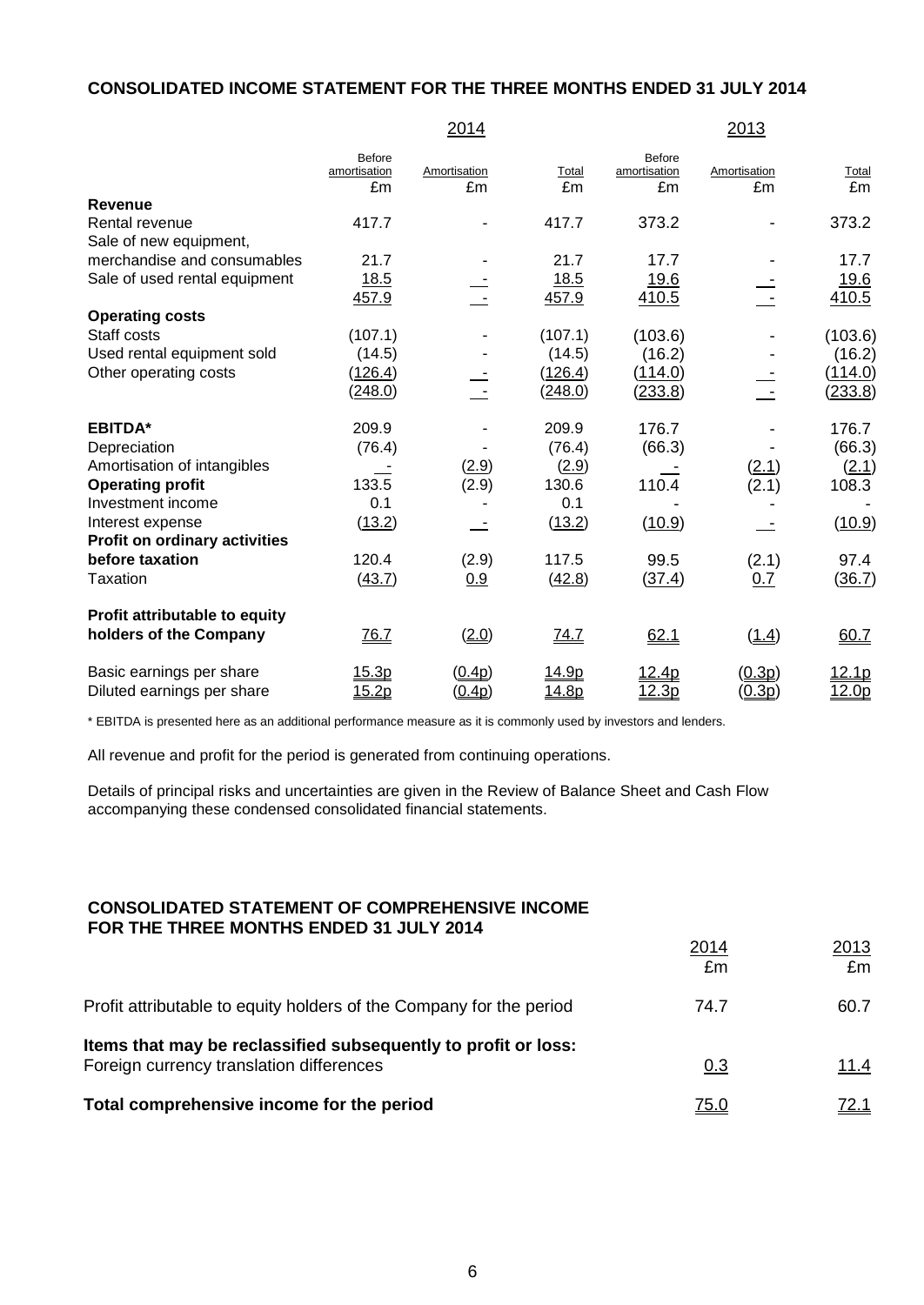## **CONSOLIDATED BALANCE SHEET AT 31 JULY 2014**

|                                                      | Unaudited               | Audited<br>30 April      |                  |
|------------------------------------------------------|-------------------------|--------------------------|------------------|
|                                                      | <u> 2014</u>            | 31 July<br><u> 2013 </u> | <u>2014</u>      |
|                                                      | £m                      | £m                       | £m               |
| <b>Current assets</b>                                |                         |                          |                  |
| Inventories                                          | 21.8                    | 19.1                     | 18.5             |
| Trade and other receivables                          | 302.1                   | 267.0                    | 259.8            |
| <b>Current tax asset</b>                             | 9.3                     | 0.8                      | 9.9              |
| Cash and cash equivalents                            | 4.5                     | 3.9                      | 2.8              |
| <b>Non-current assets</b>                            | 337.7                   | 290.8                    | 291.0            |
| Property, plant and equipment                        |                         |                          |                  |
| - rental equipment                                   | 1,912.4                 | 1,641.3                  | 1,716.3          |
| - other assets                                       | 229.0                   | <u>195.0</u>             | 212.8            |
|                                                      | 2,141.4                 | 1,836.3                  | 1,929.1          |
| Goodwill                                             | 406.4                   | 418.7                    | 400.4            |
| Other intangible assets                              | 46.9                    | 44.5                     | 45.8             |
| Deferred tax asset                                   |                         | 1.4                      |                  |
| Net defined benefit pension plan asset               | 6.1                     | 0.4                      | <u>6.1</u>       |
|                                                      | 2,600.8                 | 2,301.3                  | 2,381.4          |
| <b>Total assets</b>                                  | 2,938.5                 | 2,592.1                  | 2,672.4          |
|                                                      |                         |                          |                  |
| <b>Current liabilities</b>                           |                         |                          |                  |
| Trade and other payables                             | 369.7                   | 359.4                    | 345.8            |
| Current tax liability                                | 20.2                    | 8.3                      | 5.8              |
| Debt due within one year                             | 2.1                     | 2.0                      | 2.2              |
| Provisions                                           | 13.0                    | 23.6                     | 15.0             |
|                                                      | 405.0                   | 393.3                    | 368.8            |
| <b>Non-current liabilities</b>                       |                         |                          |                  |
| Debt due after more than one year                    | 1,301.9                 | 1,188.9                  | 1,149.2          |
| Provisions<br>Deferred tax liabilities               | 17.7                    | 20.6                     | 20.3             |
|                                                      | 336.0<br><u>1,656.6</u> | 260.7<br>1,470.2         | 309.7<br>1,479.2 |
|                                                      |                         |                          |                  |
| <b>Total liabilities</b>                             | 2,060.6                 | 1,863.5                  | 1,848.0          |
| <b>Equity</b>                                        |                         |                          |                  |
| Share capital                                        | 55.3                    | 55.3                     | 55.3             |
| Share premium account                                | 3.6                     | 3.6                      | 3.6              |
| Capital redemption reserve                           | 0.9                     | 0.9                      | 0.9              |
| Non-distributable reserve                            | 90.7                    | 90.7                     | 90.7             |
| Own shares held by the Company                       | (33.1)                  | (33.1)                   | (33.1)           |
| Own shares held through the ESOT                     | (15.8)                  | (12.6)                   | (11.8)           |
| Cumulative foreign exchange translation differences  | (19.9)                  | 32.5                     | (20.2)           |
| <b>Retained reserves</b>                             | 796.2                   | 591.3                    | 739.0            |
| Equity attributable to equity holders of the Company | 877.9                   | 728.6                    | 824.4            |
| <b>Total liabilities and equity</b>                  | 2,938.5                 | <u>2,592.1</u>           | 2,672.4          |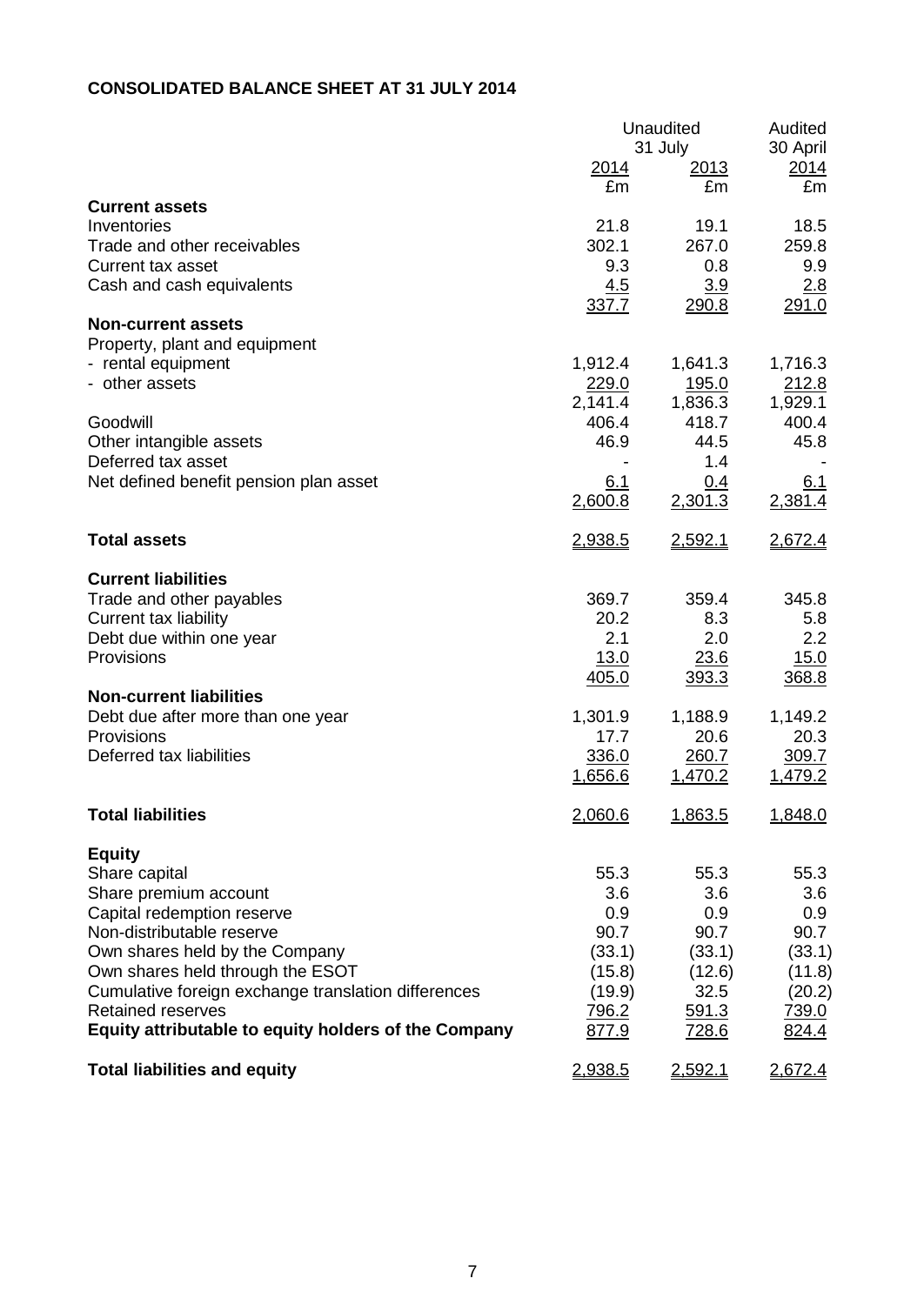## **CONSOLIDATED STATEMENT OF CHANGES IN EQUITY FOR THE THREE MONTHS ENDED 31 JULY 2014**

|                                                                                            | Share<br>capital<br>£m | Share<br>premium<br>account<br>£m | Capital<br>redemption<br>reserve<br>£m | Non-<br>distributable<br>reserve<br>£m | Own<br>shares<br>held by the<br>Company<br>£m | Own<br>shares<br>held<br>through<br>the ESOT<br>£m | Cumulative<br>foreign<br>exchange<br>translation<br>differences<br>£m | Retained<br>reserves<br>£m | <b>Total</b><br>£m     |
|--------------------------------------------------------------------------------------------|------------------------|-----------------------------------|----------------------------------------|----------------------------------------|-----------------------------------------------|----------------------------------------------------|-----------------------------------------------------------------------|----------------------------|------------------------|
| At 1 May 2013                                                                              | 55.3                   | 3.6                               | 0.9                                    | 90.7                                   | (33.1)                                        | (7.4)                                              | 21.1                                                                  | 551.4                      | 682.5                  |
| Profit for the period<br>Other comprehensive income:<br>Foreign currency translation       |                        |                                   |                                        |                                        |                                               |                                                    |                                                                       | 60.7                       | 60.7                   |
| differences<br>Total comprehensive income                                                  |                        |                                   |                                        |                                        |                                               |                                                    | <u>11.4</u>                                                           | $\equiv$                   | 11.4                   |
| for the period                                                                             |                        |                                   |                                        | $\equiv$                               |                                               |                                                    | 11.4                                                                  | 60.7                       | 72.1                   |
| Own shares purchased<br>by the ESOT<br>Share-based payments<br>Tax on share-based payments |                        |                                   |                                        |                                        |                                               | (22.2)<br>17.0                                     | $\blacksquare$                                                        | (16.3)<br>(4.5)            | (22.2)<br>0.7<br>(4.5) |
| At 31 July 2013                                                                            | 55.3                   | 3.6                               | 0.9                                    | 90.7                                   | (33.1)                                        | (12.6)                                             | 32.5                                                                  | <u>591.3</u>               | 728.6                  |
| Profit for the year<br>Other comprehensive income:<br>Foreign currency translation         |                        |                                   |                                        |                                        |                                               |                                                    | L,                                                                    | 170.5                      | 170.5                  |
| differences<br>Remeasurement of the defined                                                |                        |                                   |                                        |                                        |                                               |                                                    | (52.7)                                                                |                            | (52.7)                 |
| benefit pension plan<br>Tax on defined benefit                                             |                        |                                   |                                        |                                        |                                               |                                                    |                                                                       | 5.3                        | 5.3                    |
| pension plan<br>Total comprehensive income                                                 |                        |                                   |                                        |                                        |                                               |                                                    | $\equiv$                                                              | (1.0)                      | (1.0)                  |
| for the year                                                                               |                        |                                   |                                        |                                        |                                               |                                                    | (52.7)                                                                | 174.8                      | 122.1                  |
| Dividends paid<br>Own shares purchased by                                                  |                        |                                   |                                        |                                        |                                               |                                                    | $\overline{a}$                                                        | (41.3)                     | (41.3)                 |
| the ESOT<br>Share-based payments                                                           |                        |                                   |                                        |                                        |                                               | (0.2)<br>1.0                                       |                                                                       | 1.7                        | (0.2)<br>2.7           |
| Tax on share-based payments<br>At 30 April 2014                                            | 55.3                   | $\overline{3.6}$                  | $\overline{0.9}$                       | 90.7                                   | (33.1)                                        | (11.8)                                             | (20.2)                                                                | 12.5<br>739.0              | 12.5<br>824.4          |
| Profit for the period<br>Other comprehensive income:<br>Foreign currency translation       |                        |                                   |                                        |                                        |                                               |                                                    |                                                                       | 74.7                       | 74.7                   |
| differences<br>Total comprehensive income                                                  |                        |                                   |                                        |                                        |                                               |                                                    | 0.3                                                                   | $\equiv$                   | 0.3                    |
| for the year                                                                               |                        |                                   |                                        | ÷.                                     |                                               |                                                    | 0.3                                                                   | 74.7                       | 75.0                   |
| Own shares purchased by<br>the ESOT<br>Share-based payments                                |                        |                                   |                                        |                                        |                                               | (19.7)<br>15.7                                     |                                                                       | (14.8)                     | (19.7)<br>0.9          |
| Tax on share-based payments<br>At 31 July 2014                                             | $\frac{55.3}{55.3}$    | 3.6                               | 0.9                                    | 90.7                                   | (33.1)                                        | (15.8)                                             | (19.9)                                                                | (2.7)<br>796.2             | (2.7)<br>877.9         |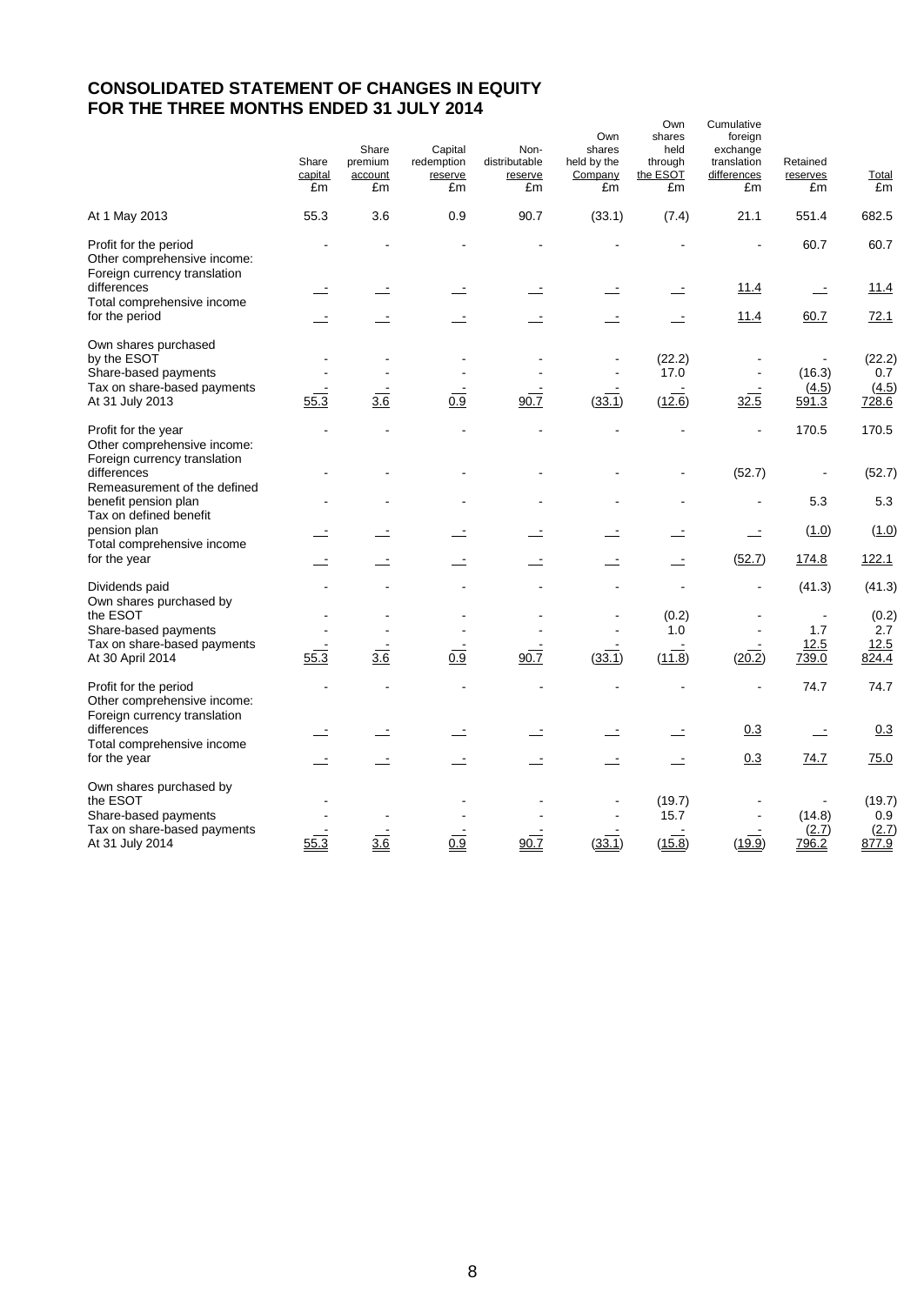# **CONSOLIDATED CASH FLOW STATEMENT FOR THE THREE MONTHS ENDED 31 JULY 2014**

|                                                                    | 2014<br>£m | 2013<br>£m  |
|--------------------------------------------------------------------|------------|-------------|
| Cash flows from operating activities                               |            |             |
| Cash generated from operations before exceptional                  |            |             |
| items and changes in rental equipment                              | 144.9      | 117.9       |
| Exceptional operating costs paid                                   | (0.2)      | (0.7)       |
| Payments for rental property, plant and equipment                  | (222.5)    | (179.1)     |
| Proceeds from disposal of rental property, plant and equipment     | 14.8       | <u>19.0</u> |
| Cash used in operations                                            | (63.0)     | (42.9)      |
| Financing costs paid (net)                                         | (21.3)     | (15.6)      |
| Tax paid (net)                                                     | (4.6)      | (2.6)       |
| Net cash used in operating activities                              | (88.9)     | (61.1)      |
| Cash flows from investing activities                               |            |             |
| Acquisition of businesses                                          | (37.6)     | (39.5)      |
| Payments for non-rental property, plant and equipment              | (24.5)     | (22.6)      |
| Proceeds from disposal of non-rental property, plant and equipment | 1.8        | <u>2.1</u>  |
| Net cash used in investing activities                              | (60.3)     | (60.0)      |
| <b>Cash flows from financing activities</b>                        |            |             |
| Drawdown of loans                                                  | 156.5      | 141.7       |
| Redemption of loans                                                | (5.0)      | (14.3)      |
| Capital element of finance lease payments                          | (0.6)      | (0.5)       |
| Purchase of own shares by the ESOT                                 |            | (22.2)      |
| Net cash from financing activities                                 | 150.9      | 104.7       |
| Increase/(decrease) in cash and cash equivalents                   | 1.7        | (16.4)      |
| Opening cash and cash equivalents                                  | 2.8        | 20.3        |
| <b>Closing cash and cash equivalents</b>                           | 4.5        | 3.9         |
| Reconciliation of net debt                                         |            |             |
| (Increase)/decrease in cash in the period                          | (1.7)      | 16.4        |
| Increase in debt through cash flow                                 | 150.9      | 126.9       |
| Change in net debt from cash flows                                 | 149.2      | 143.3       |
| Exchange differences                                               | 0.7        | 28.2        |
| Non-cash movements:                                                |            |             |
| - deferred costs of debt raising                                   | 0.4        | 0.6         |
| - capital element of new finance leases                            | 0.6        | 0.8         |
| Increase in net debt in the period                                 | 150.9      | 172.9       |
| Net debt at 1 May                                                  | 1,148.6    | 1,014.1     |
| Net debt at 31 July                                                | 1,299.5    | 1,187.0     |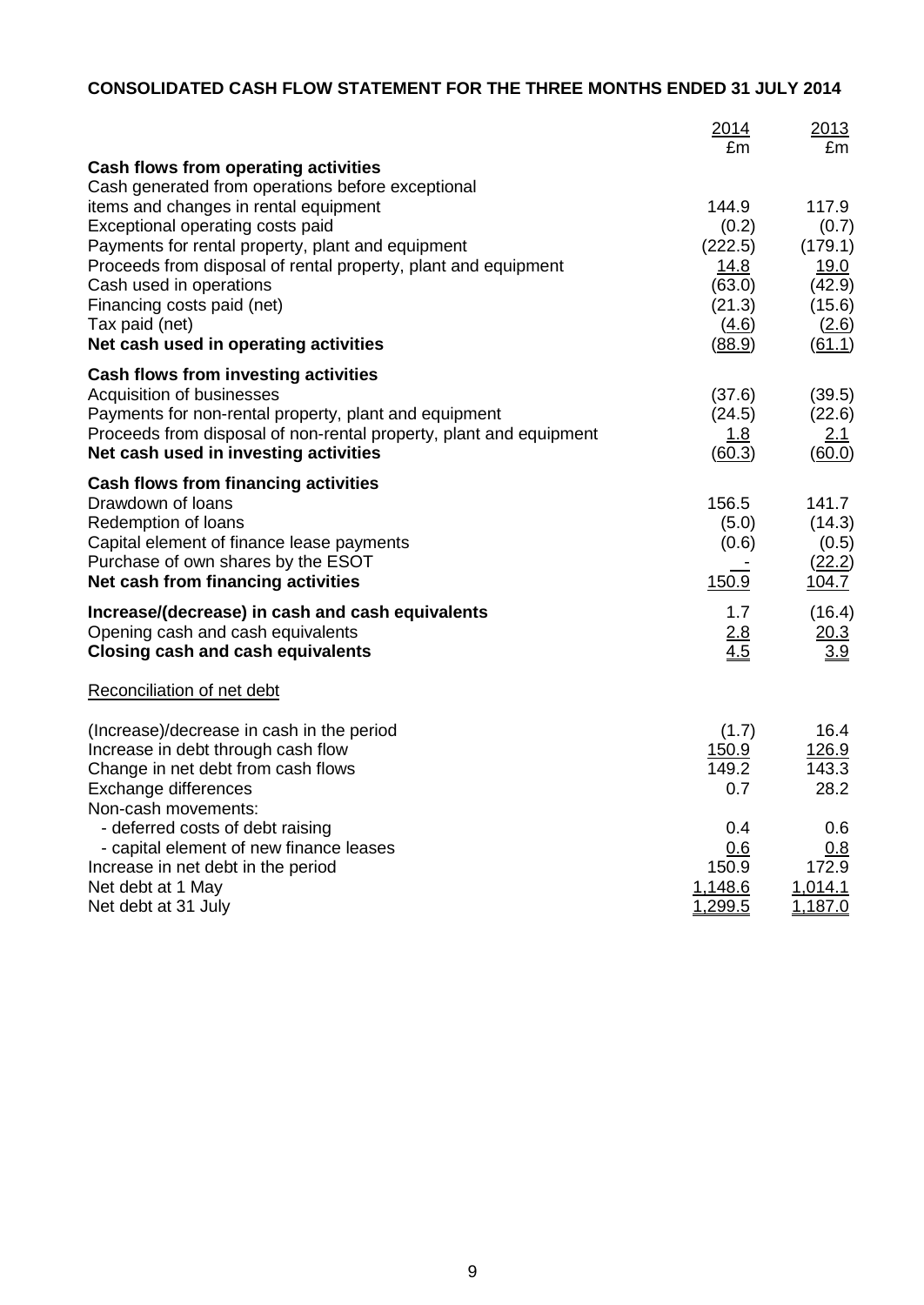## 1. Basis of preparation

The condensed consolidated interim financial statements for the three months ended 31 July 2014 were approved by the directors on 2 September 2014. They have been prepared in accordance with relevant International Financial Reporting Standards ('IFRS') as adopted by the European Union and issued by the International Accounting Standards Board ('IASB') (including International Accounting Standard – 'IAS 34 Interim Financial Reporting') and the accounting policies set out in the Group's Annual Report and Accounts for the year ended 30 April 2014.

The condensed consolidated interim financial statements have been prepared on the going concern basis as described in the corporate governance report included in the 2014 Annual Report and Accounts. They are unaudited and do not constitute statutory accounts within the meaning of s434(3) of the Companies Act 2006.

The statutory accounts for the year ended 30 April 2014 were prepared in accordance with relevant IFRS and have been mailed to shareholders and filed with the Registrar of Companies. The auditor's report on those accounts was unqualified and did not include a reference to any matter by way of emphasis without qualifying the report and did not contain a statement under s498(2) or (3) of the Companies Act 2006.

2014 2013

The exchange rates used in respect of the US dollar are:

| Average for the quarter ended 31 July | 1.69 | 1.53 |
|---------------------------------------|------|------|
| At 31 July                            | 1.69 | 1.52 |

## 2. Segmental analysis

|                         |                       | Operating         |                        |                     |
|-------------------------|-----------------------|-------------------|------------------------|---------------------|
|                         |                       | profit before     |                        | Operating           |
|                         | Revenue               | amortisation      | Amortisation           | profit              |
|                         | £m                    | £m                | £m                     | £m                  |
| Three months to 31 July |                       |                   |                        |                     |
| 2014                    |                       |                   |                        |                     |
| Sunbelt                 | 376.7                 | 122.1             | (1.8)                  | 120.3               |
| A-Plant                 | 81.2                  | 13.7              | (1.1)                  | 12.6                |
| Corporate costs         |                       | (2.3)             |                        | (2.3)               |
|                         | 457.9                 | 133.5             | (2.9)                  | 130.6               |
| 2013                    |                       |                   |                        |                     |
| Sunbelt                 | 343.9                 | 104.9             | (1.3)                  | 103.6               |
| A-Plant                 | 66.6                  | 7.9               | (0.8)                  | 7.1                 |
| Corporate costs         |                       | (2.4)             |                        | (2.4)               |
|                         | 410.5                 | <u>110.4</u>      | (2.1)                  | 108.3               |
|                         | <b>Segment assets</b> | <u>Cash</u>       | <b>Taxation assets</b> | <b>Total assets</b> |
|                         | £m                    | £m                | £m                     | £m                  |
| At 31 July 2014         |                       |                   |                        |                     |
| Sunbelt                 | 2,467.7               |                   |                        | 2,467.7             |
| A-Plant                 | 456.6                 |                   |                        | 456.6               |
| Corporate items         | 0.4                   |                   |                        | 14.2                |
|                         | 2,924.7               | $\frac{4.5}{4.5}$ | $\frac{9.3}{9.3}$      | 2,938.5             |
| At 30 April 2014        |                       |                   |                        |                     |
| Sunbelt                 | 2,252.7               |                   |                        | 2,252.7             |
| A-Plant                 | 406.7                 |                   |                        | 406.7               |
| Corporate items         | 0.3                   | $\frac{2.8}{2.8}$ | <u>9.9</u>             | 13.0                |
|                         | 2,659.7               |                   | 9.9                    | 2,672.4             |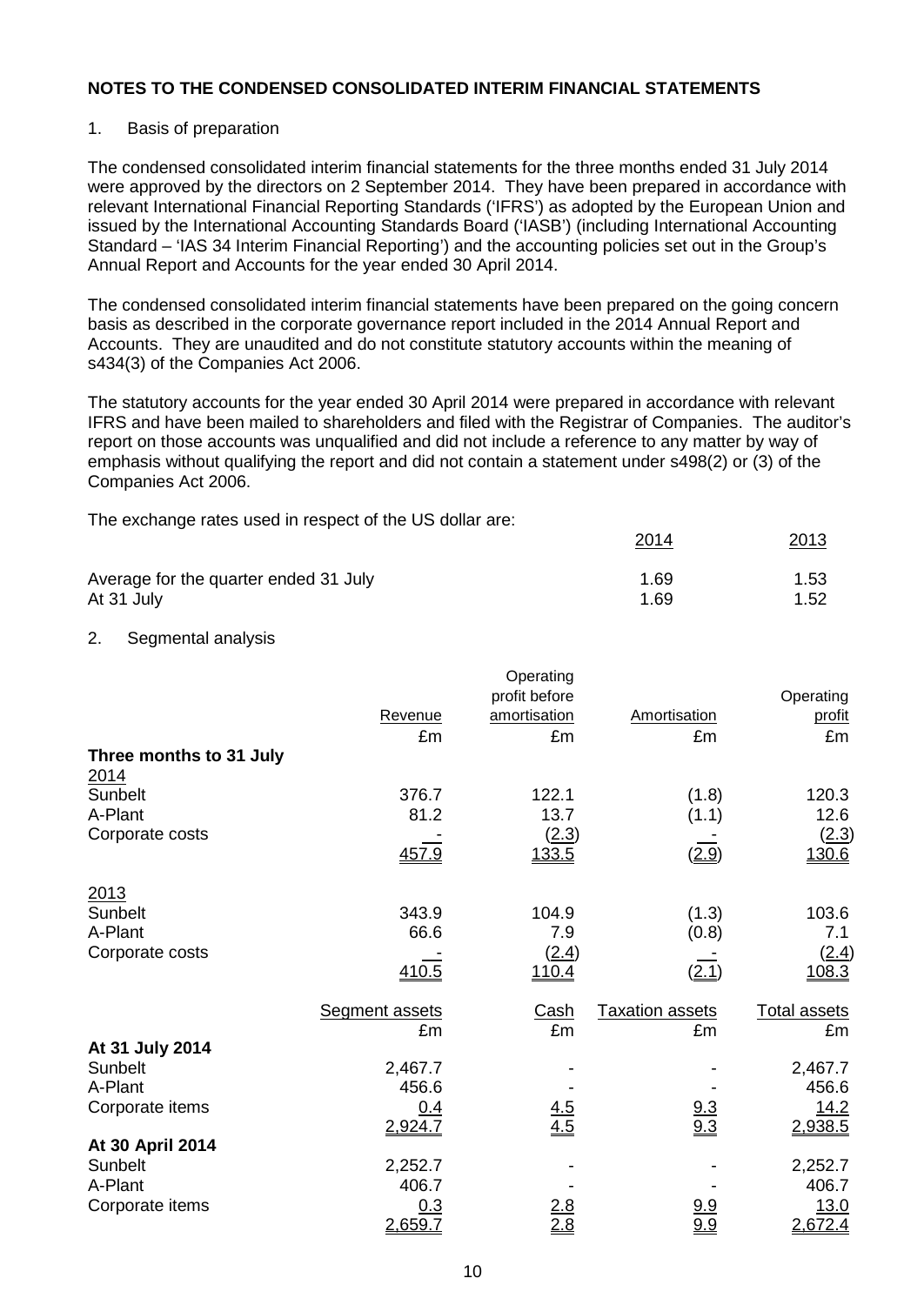3. Operating costs and other income

|                                        |                                     | <u>2014</u>        |             |                              | <u>2013</u>        |                    |
|----------------------------------------|-------------------------------------|--------------------|-------------|------------------------------|--------------------|--------------------|
|                                        | <b>Before</b><br>amortisation<br>£m | Amortisation<br>£m | Total<br>£m | Before<br>amortisation<br>£m | Amortisation<br>£m | <b>Total</b><br>£m |
| Three months to 31 July                |                                     |                    |             |                              |                    |                    |
| Staff costs:                           |                                     |                    |             |                              |                    |                    |
| <b>Salaries</b>                        | 97.3                                |                    | 97.3        | 94.6                         |                    | 94.6               |
| Social security costs                  | 7.8                                 |                    | 7.8         | 7.1                          |                    | 7.1                |
| Other pension costs                    | 2.0                                 |                    | 2.0         | <u> 1.9</u>                  |                    | <u> 1.9</u>        |
|                                        | 107.1                               |                    | 107.1       | 103.6                        |                    | 103.6              |
| Used rental equipment sold             | <u>14.5</u>                         |                    | 14.5        | 16.2                         |                    | 16.2               |
| Other operating costs:                 |                                     |                    |             |                              |                    |                    |
| Vehicle costs                          | 28.6                                |                    | 28.6        | 27.6                         |                    | 27.6               |
| Spares, consumables & external repairs | 23.9                                |                    | 23.9        | 19.0                         |                    | 19.0               |
| <b>Facility costs</b>                  | 13.1                                |                    | 13.1        | 12.2                         |                    | 12.2               |
| Other external charges                 | 60.8                                |                    | 60.8        | 55.2                         |                    | 55.2               |
|                                        | 126.4                               |                    | 126.4       | <u>114.0</u>                 |                    | <u>114.0</u>       |
| Depreciation and amortisation:         |                                     |                    |             |                              |                    |                    |
| Depreciation                           | 76.4                                |                    | 76.4        | 66.3                         |                    | 66.3               |
| Amortisation of intangibles            |                                     | <u>2.9</u>         | 2.9         |                              | <u>2.1</u>         | 2.1                |
|                                        | 76.4                                | 2.9                | 79.3        | 66.3                         | 2.1                | 68.4               |
|                                        | 324.4                               | 2.9                | 327.3       | 300.1                        | 2.1                | 302.2              |

## 4. Amortisation

Amortisation relates to the periodic write-off of intangible assets. The Group believes this item should be disclosed separately within the consolidated income statement to assist in the understanding of the financial performance of the Group. Underlying profit and earnings per share are stated before amortisation of intangibles.

|                             |       | Three months to 31 July |
|-----------------------------|-------|-------------------------|
|                             | 2014  | 2013                    |
|                             | £m    | £m                      |
| Amortisation of intangibles | 2.9   | 2.1                     |
|                             | 2.9   | 2.1                     |
| Taxation                    | (0.9) | (0.7)                   |
|                             |       | <u>1.4</u>              |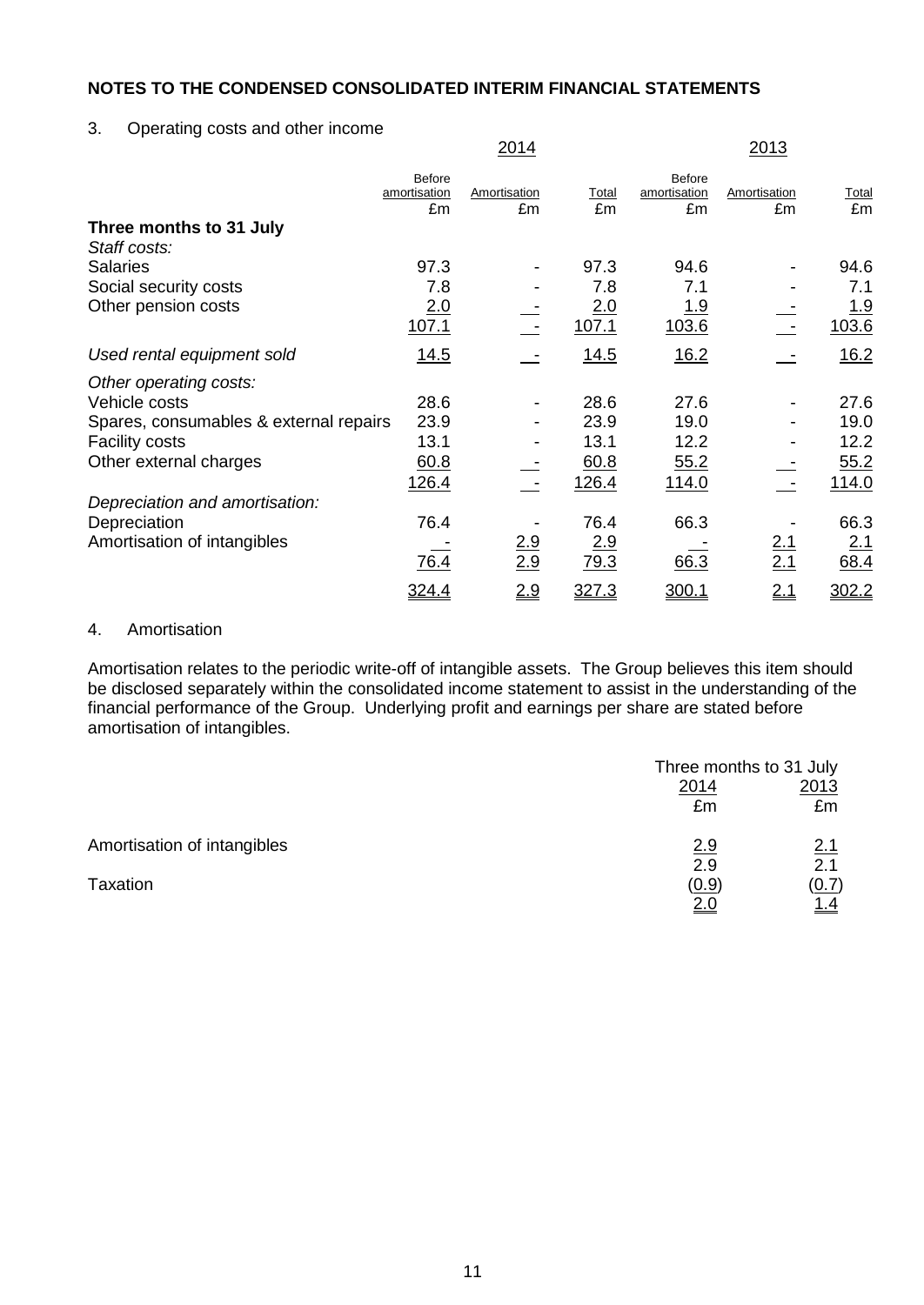#### 5. Net financing costs

|                                                          | Three months to 31 July |              |
|----------------------------------------------------------|-------------------------|--------------|
|                                                          | 2014                    | 2013         |
|                                                          | £m                      | £m           |
| Investment income:                                       |                         |              |
| Net interest on the net defined benefit asset            | (0.1)                   |              |
| Interest expense:                                        |                         |              |
| Bank interest payable                                    | 4.1                     | 4.9          |
| Interest payable on second priority senior secured notes | 8.6                     | 5.3          |
| Interest payable on finance leases                       | 0.1                     | 0.1          |
| Non-cash unwind of discount on provisions                | 0.1                     |              |
| Amortisation of deferred costs of debt raising           | 0.3                     | <u>0.6</u>   |
| Total interest expense                                   | 13.2                    | 10.9         |
| Net financing costs                                      | <u> 13.1</u>            | <u> 10.9</u> |
|                                                          |                         |              |

#### 6. Taxation

The tax charge for the period has been computed using an estimated effective rate of 39% in the US (2013: 39%) and 22% in the UK (2013: 23%). The blended effective rate for the Group as a whole is 36% (2013: 38%).

The tax charge of £43.7m (2013: £37.4m) on the underlying pre-tax profit of £120.4m (2013: £99.5m) can be explained as follows:

|                                                     |             | Three months to 31 July |
|-----------------------------------------------------|-------------|-------------------------|
|                                                     | 2014        | <u>2013</u>             |
|                                                     | £m          | £m                      |
| <b>Current tax</b>                                  |             |                         |
| - current tax on income for the period              | 19.5        | 7.0                     |
| - adjustments to prior year                         | 0.5         |                         |
|                                                     | 20.0        | $\overline{7.0}$        |
| Deferred tax                                        |             |                         |
| - origination and reversal of temporary differences | 23.8        | 29.3                    |
| - adjustments to prior year                         | (0.1)       | <u>1.1</u>              |
|                                                     | 23.7        | 30.4                    |
| Tax on underlying activities                        | 43.7        | 37.4                    |
|                                                     |             |                         |
| Comprising:                                         |             |                         |
| - UK tax                                            | 4.3         | 3.3                     |
| - US tax                                            | <u>39.4</u> | 34.1                    |
|                                                     | <u>43.7</u> | 37.4                    |

In addition, the tax credit of £0.9m (2013: £0.7m) on amortisation of intangibles of £2.9m (2013: £2.1m) consists of a deferred tax credit of £0.2m relating to the UK (2013: £0.2m) and £0.7m (2013: £0.5m) relating to the US.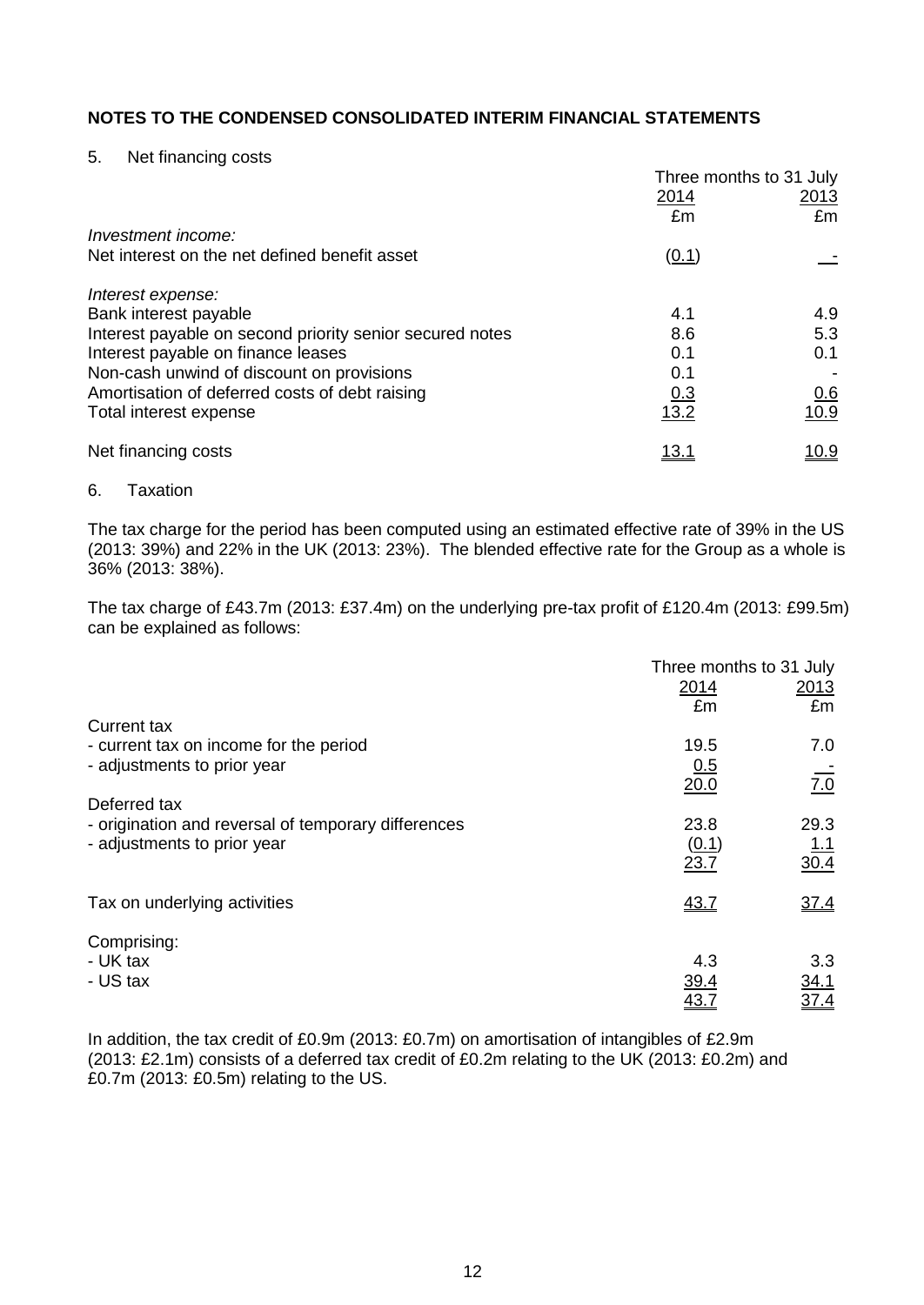## 7. Earnings per share

Basic and diluted earnings per share for the three months ended 31 July 2014 have been calculated based on the profit for the relevant period and the weighted average number of ordinary shares in issue during that period (excluding shares held by the Company and the ESOT over which dividends have been waived). Diluted earnings per share is computed using the result for the relevant period and the diluted number of shares (ignoring any potential issue of ordinary shares which would be antidilutive). These are calculated as follows:

|                                               | Three months to 31 July<br>2014 | 2013          |
|-----------------------------------------------|---------------------------------|---------------|
| Profit for the financial period (£m)          | <u>74.7</u>                     | <u>60.7</u>   |
| Weighted average number of shares (m) - basic | <u>501.2</u>                    | <u>500.7</u>  |
| - diluted                                     | 505.8                           | 506.6         |
| Basic earnings per share                      | <u> 14.9p</u>                   | <u> 12.1p</u> |
| Diluted earnings per share                    | <u> 14.8p</u>                   | 12.0p         |

Underlying earnings per share (defined in any period as the earnings before amortisation of intangibles for that period divided by the weighted average number of shares in issue in that period) may be reconciled to the basic earnings per share as follows:

|                               | Three months to 31 July |                   |  |
|-------------------------------|-------------------------|-------------------|--|
|                               | 2014                    | <u>2013</u>       |  |
| Basic earnings per share      | 14.9p                   | 12.1 <sub>p</sub> |  |
| Amortisation of intangibles   | 0.6p                    | 0.4p              |  |
| Tax on amortisation           | (0.2p)                  | (0.1p)            |  |
| Underlying earnings per share | <u>15.3p</u>            | 12.4p             |  |

## 8. Property, plant and equipment

|                          | 2014           | 2013           |                |                |
|--------------------------|----------------|----------------|----------------|----------------|
|                          | Rental         |                | Rental         |                |
|                          | equipment      | <u>Total</u>   | equipment      | <u>Total</u>   |
| Net book value           | £m             | £m             | £m             | £m             |
| At 1 May                 | 1,716.3        | 1,929.1        | 1,407.8        | 1,584.6        |
| Exchange difference      |                |                | 31.6           | 35.1           |
| <b>Reclassifications</b> | (0.2)          |                | (0.1)          |                |
| <b>Additions</b>         | 258.5          | 283.6          | 255.1          | 278.8          |
| Acquisitions             | 19.3           | 20.4           | 21.1           | 21.5           |
| <b>Disposals</b>         | (14.2)         | (15.3)         | (15.6)         | (17.4)         |
| Depreciation             | (67.3)         | <u>(76.4)</u>  | <u>(58.6)</u>  | <u>(66.3)</u>  |
| At 31 July               | <u>1,912.4</u> | <u>2.141.4</u> | <u>1,641.3</u> | <u>1,836.3</u> |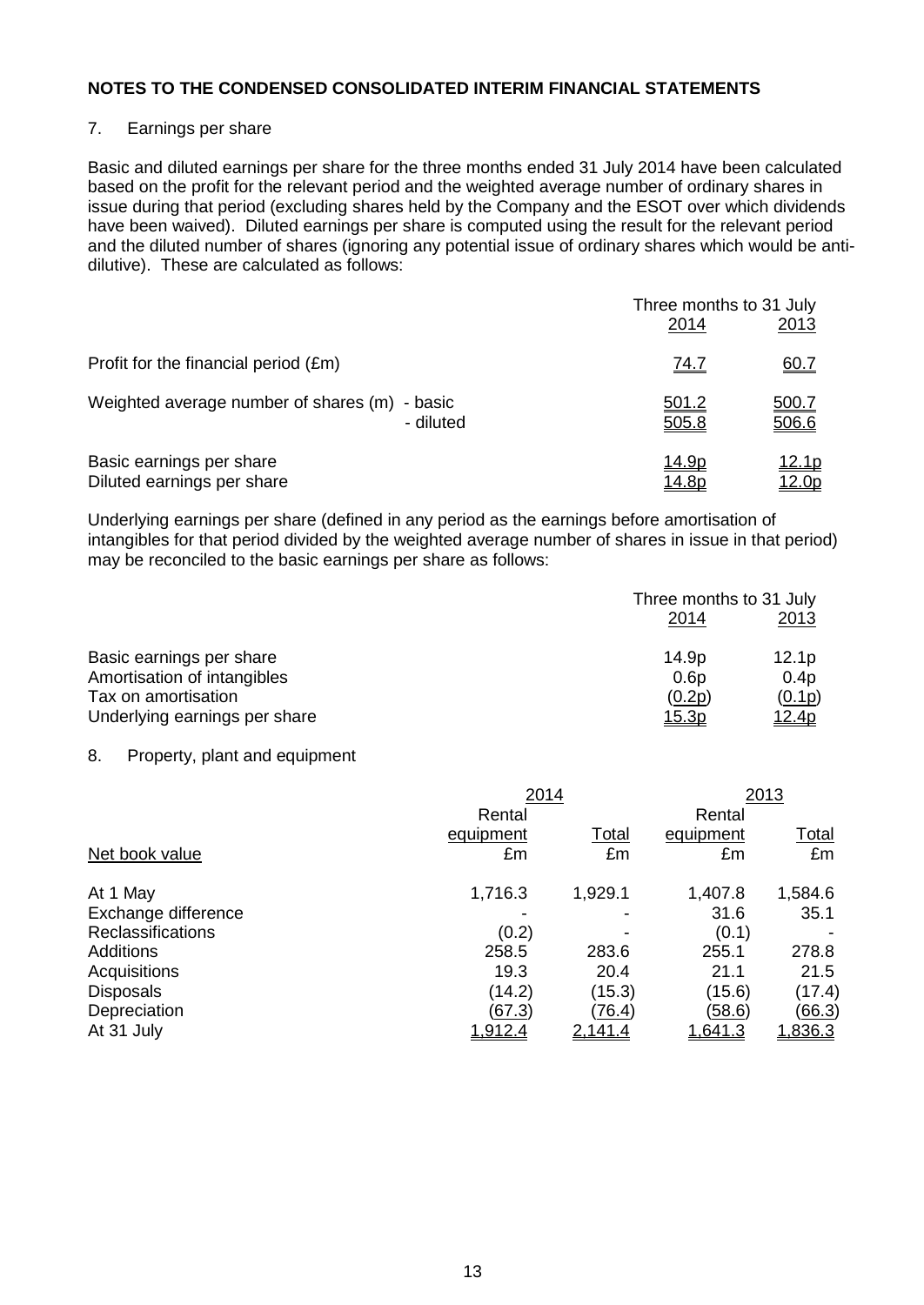## 9. Share capital

Ordinary shares of 10p each:

|                                    | <u>2014</u><br><b>Number</b> | 2013<br>Number | 2014<br>£m | <u> 2013</u><br>£m |
|------------------------------------|------------------------------|----------------|------------|--------------------|
| Authorised                         | 900,000,000                  | 900,000,000    | 0.0        | 90.0               |
| Allotted, called up and fully paid | 553,325,554                  | 553,325,554    | 55.3       | <u>55.3</u>        |

At 31 July 2014, 50m (2013: 50m) shares were held by the Company and a further 2.0m (2013: 2.2m) shares were held by the Company's Employee Share Ownership Trust.

## 10. Notes to the cash flow statement

|                                                           | Three months to 31 July<br>2014<br>£m | <u>2013</u><br>£m |
|-----------------------------------------------------------|---------------------------------------|-------------------|
| Cash flow from operating activities<br>a)                 |                                       |                   |
| Operating profit before amortisation                      | 133.5                                 | 110.4             |
| Depreciation                                              | 76.4                                  | 66.3              |
| EBITDA before exceptional items                           | 209.9                                 | 176.7             |
| Profit on disposal of rental equipment                    | (4.0)                                 | (3.4)             |
| Profit on disposal of other property, plant and equipment | (0.6)                                 | (0.7)             |
| Increase in inventories                                   | (3.1)                                 | (1.5)             |
| Increase in trade and other receivables                   | (36.9)                                | (34.6)            |
| Decrease in trade and other payables                      | (21.5)                                | (19.4)            |
| Exchange differences                                      | 0.2                                   | 0.1               |
| Other non-cash movements                                  | 0.9                                   | 0.7               |
| Cash generated from operations before exceptional items   |                                       |                   |
| and changes in rental equipment                           | । 44.५                                | <u> 117.9</u>     |

## b) Analysis of net debt

Net debt consists of total borrowings less cash and cash equivalents. Borrowings exclude accrued interest. Foreign currency denominated balances are retranslated to pounds sterling at rates of exchange ruling at the balance sheet date.

|                          | 1 May         | Exchange   | Cash          | Non-cash   | 31 July        |
|--------------------------|---------------|------------|---------------|------------|----------------|
|                          | 2014          | movement   | flow          | movements  | 2014           |
|                          | £m            | £m         | £m            | £m         | £m             |
| Cash                     | (2.8)         |            | (1.7          |            | (4.5)          |
| Debt due within one year | 2.2           |            | (0.7)         | 0.6        | 2.1            |
| Debt due after one year  | 1,149.2       | <u>0.7</u> | 151.6         | 0.4        | 1,301.9        |
| Total net debt           | <u>.148.6</u> | <u>0.7</u> | <u> 149.2</u> | <u>1.0</u> | <u>1,299.5</u> |

Details of the Group's cash and debt are given in the Review of Balance Sheet and Cash flow accompanying these condensed consolidated interim financial statements.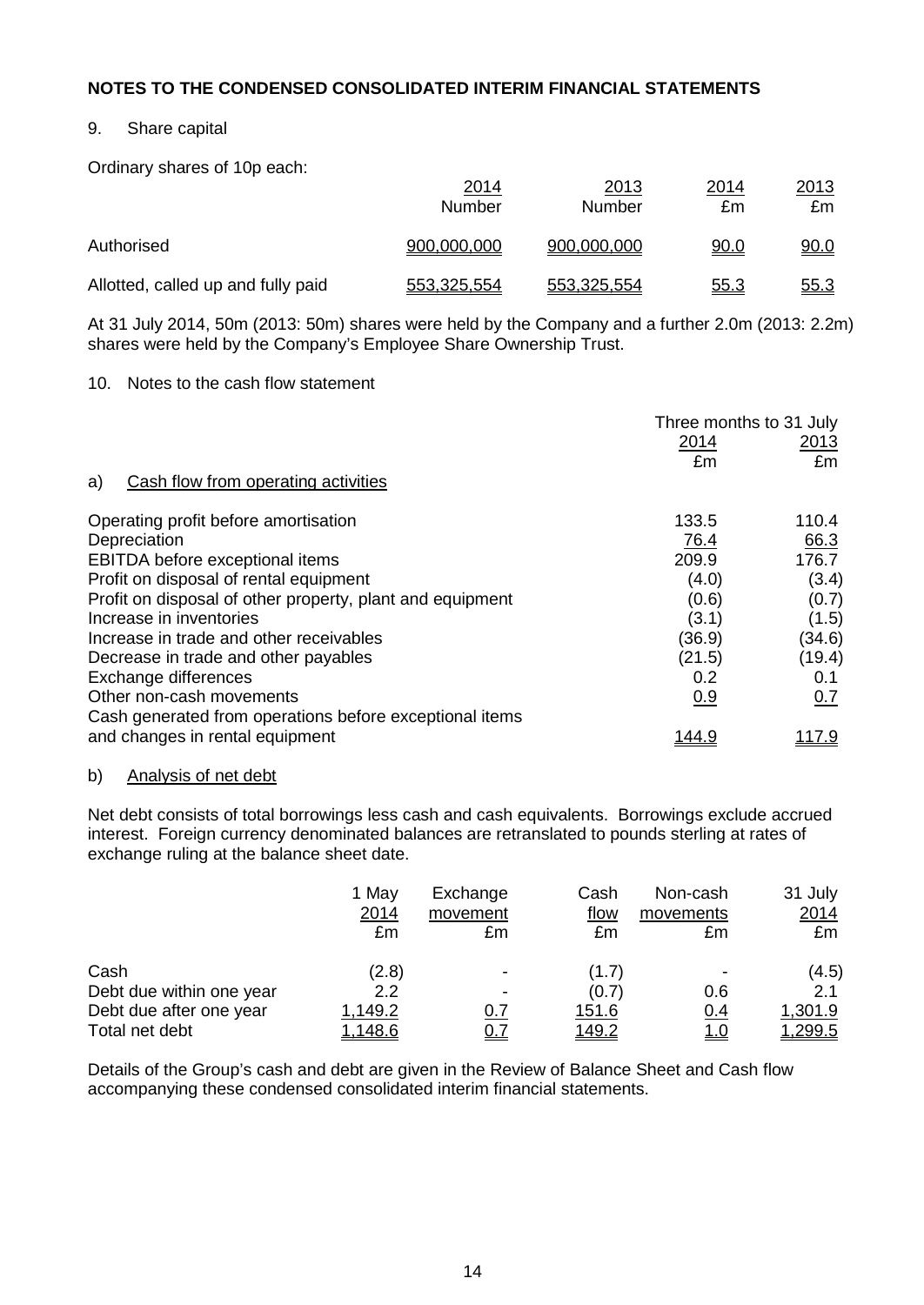## 10. Notes to the cash flow statement (continued)

#### c) Acquisitions

|                                                         | Three months to 31 July |             |
|---------------------------------------------------------|-------------------------|-------------|
|                                                         | <u>2014</u><br>£m       | 2013<br>£m  |
| Cash consideration paid<br>- acquisitions in the period | 32.1                    | 39.5        |
| - deferred consideration                                | <u>5.5</u><br>37.6      | <u>39.5</u> |

During the period, four acquisitions were made for a total cash consideration of £32.1m (2013: £39.5m), after taking account of net cash acquired of £0.6m. Further details are provided in note 11. Payments for deferred consideration on acquisitions were also made of £5.5m (2013: £nil).

## 11. Acquisitions

During the period, the following acquisitions were completed:

- i) On 1 May 2014, Sunbelt acquired the entire issued share capital of Metrolift, Inc. ('Metrolift') for a cash consideration of £25m (\$42m). Metrolift is a Chicago-based aerial work platform rental business.
- ii) On 19 May 2014, Sunbelt acquired the business and assets of Northeast Equipment and Supply LLC, trading as Superior Heating Solutions, ('Superior') for a cash consideration of £2m (\$4m). Superior is a single location heating rental business.
- iii) On 29 May 2014, Sunbelt acquired the business and assets of Nashville High Lift, LLC ('NHL') and Contractors Equipment, LLC ('CE') for an aggregate cash consideration of £5m (\$8m). Deferred consideration of up to £0.3m (\$0.5m) is payable on the NHL acquisition over the next two years, depending on revenue meeting or exceeding certain thresholds. NHL is a single location aerial work platform rental business and CE is a two location general tool rental business.

The following table sets out the book values of the identifiable assets and liabilities acquired and their fair value to the Group. The fair values have been determined provisionally at the balance sheet date.

|                                          | Acquirees'<br>book value<br>£m | Fair value<br>to Group<br>£m |
|------------------------------------------|--------------------------------|------------------------------|
| Net assets acquired                      |                                |                              |
| Trade and other receivables              | 1.9                            | 1.9                          |
| Inventory                                | 0.2                            | 0.2                          |
| Property, plant and equipment            |                                |                              |
| - rental equipment                       | 17.3                           | 19.3                         |
| - other assets                           | 1.1                            | 1.1                          |
| Creditors                                | (0.2)                          | (0.2)                        |
| Intangible assets (non-compete)          |                                |                              |
| agreements and customer relationships)   | 20.3                           | $\frac{3.9}{26.2}$           |
|                                          |                                |                              |
| Consideration:                           |                                |                              |
| - cash paid (net of cash acquired)       |                                | 32.1                         |
| - deferred consideration payable in cash |                                | $\frac{0.3}{32.4}$           |
|                                          |                                |                              |
| Goodwill                                 |                                | 6.2                          |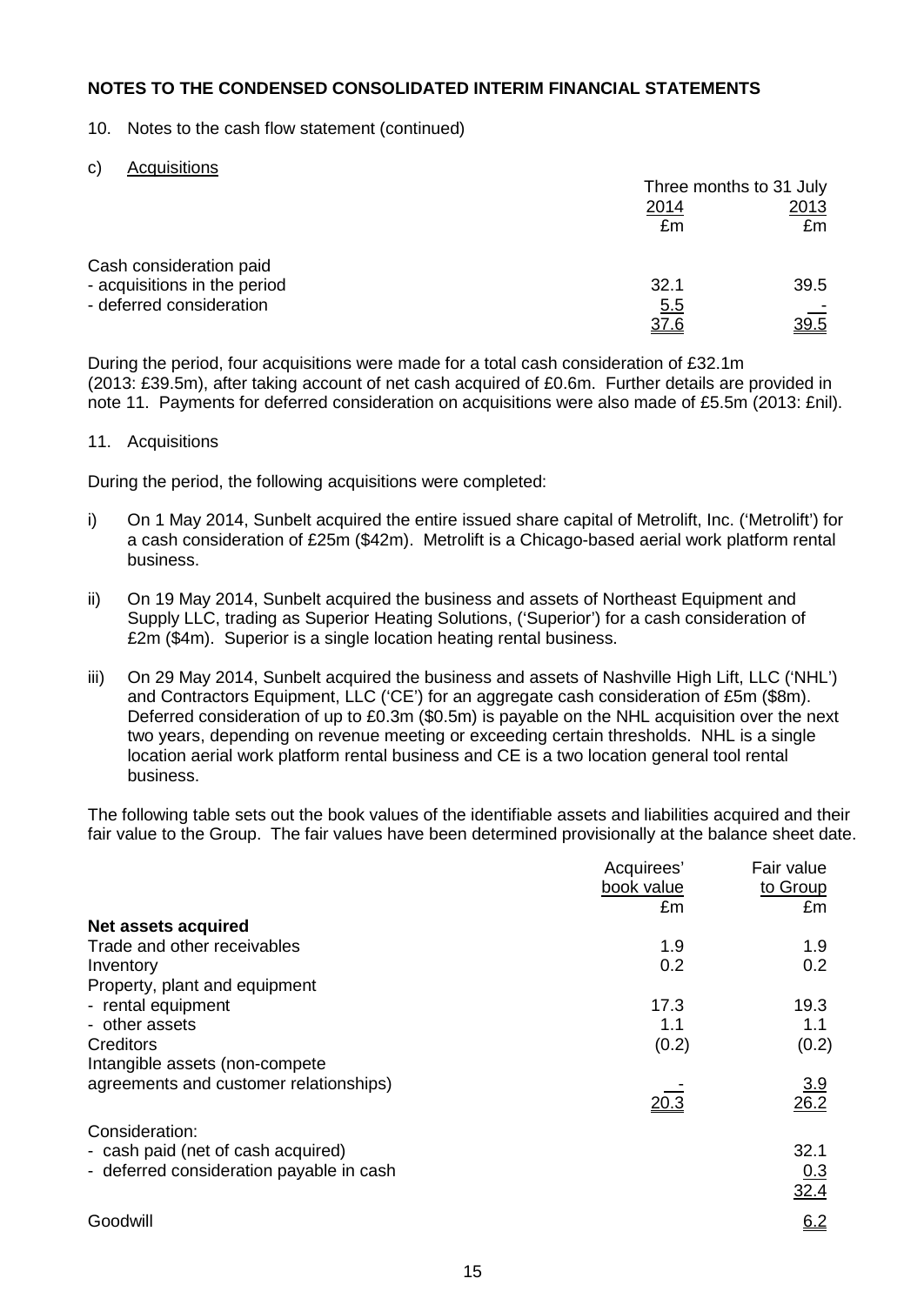## 11. Acquisitions (continued)

The goodwill arising can be attributed to the key management personnel and workforce of the acquired businesses and to the benefits the Group expects to derive from the acquisitions. £3m of the goodwill is expected to be deductible for income tax purposes.

The gross value and fair value of trade receivables at acquisition was £1.9m.

The contribution to revenue and operating profit from these acquisitions from the date of acquisition to 31 July 2014 was not material.

#### 12. Contingent liabilities

There have been no significant changes in contingent liabilities from those reported in the financial statements for the year ended 30 April 2014.

13. Events after the balance sheet date

Since the balance sheet date, Sunbelt has completed one acquisition, as follows:

(i) On 1 August 2014, Sunbelt acquired the business and assets of Hebbronville Lone Star Rentals, LLC ('Lone Star') for a cash consideration of £21m (\$36m). Lone Star is an eight location energy-related rental and service company.

The initial accounting for this acquisition is incomplete. Had this acquisition taken place on 1 May 2014 its contribution to revenue and operating profit would not have been material.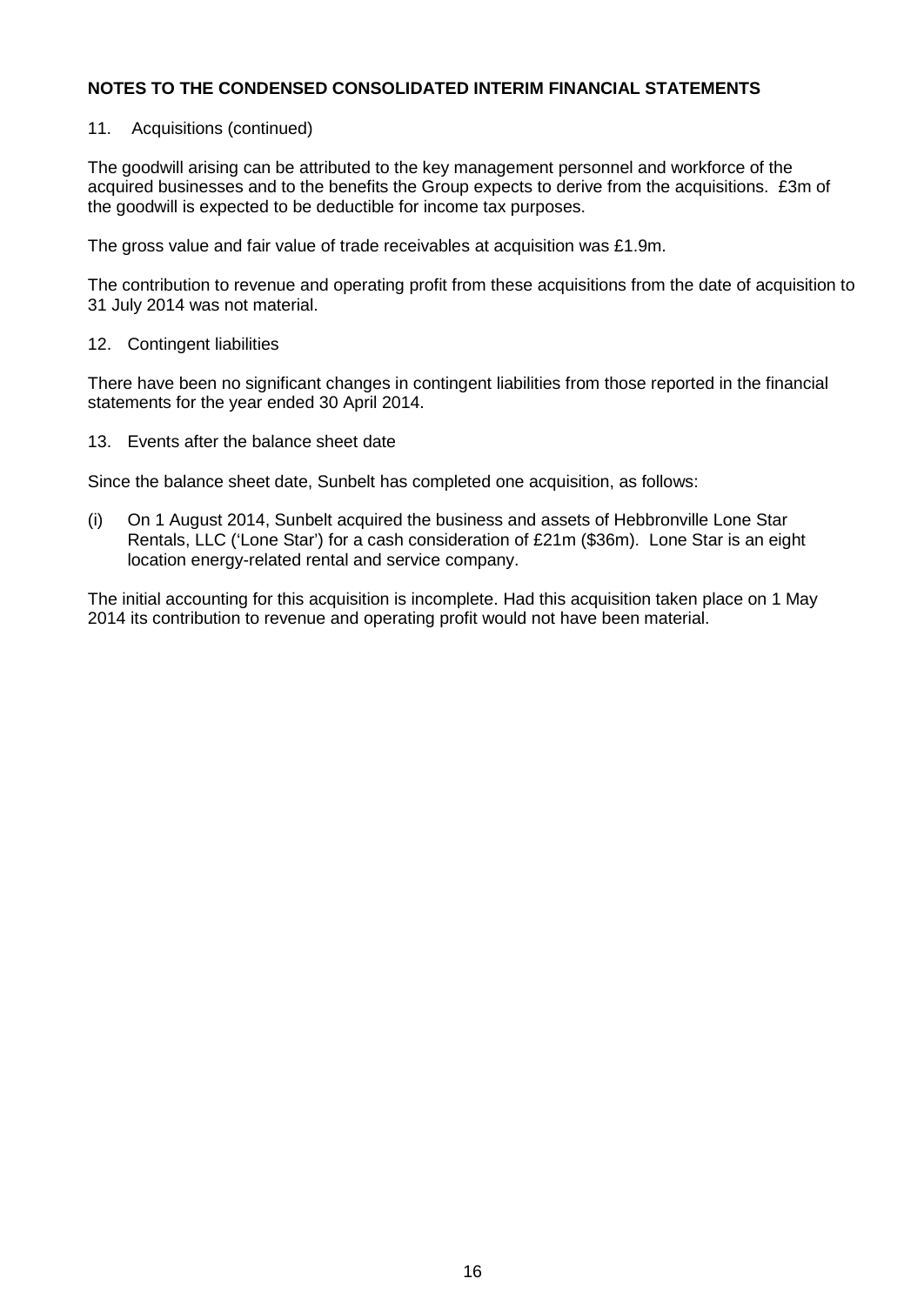## **REVIEW OF BALANCE SHEET AND CASH FLOW**

## **Balance sheet**

#### Fixed assets

Capital expenditure in the quarter totalled £284m (2013: £279m) with £259m invested in the rental fleet (2013: £255m). Expenditure on rental equipment was 91% of total capital expenditure with the balance relating to the delivery vehicle fleet, property improvements and IT equipment. Capital expenditure by division was:

|                                                         |                    | 2014          |               | <u>2013</u>          |
|---------------------------------------------------------|--------------------|---------------|---------------|----------------------|
|                                                         | Replacement        | Growth        | <b>Total</b>  | <u>Total</u>         |
| Sunbelt in \$m                                          | <u>64.2</u>        | 283.0         | 347.2         | 334.4                |
| Sunbelt in £m<br>A-Plant                                | 38.1<br><u>7.5</u> | 167.6<br>45.3 | 205.7<br>52.8 | 220.5<br><u>34.6</u> |
| Total rental equipment                                  | 45.6               | 212.9         | 258.5         | 255.1                |
| Delivery vehicles, property improvements & IT equipment |                    |               | 25.1          | <u>23.7</u>          |
| <b>Total additions</b>                                  |                    |               | <u> 283.6</u> | <u>278.8</u>         |

US demand remained strong and, as a result, \$283m of rental equipment capital expenditure was spent on growth while \$64m was invested in replacement of existing fleet. The growth proportion is estimated on the basis of the assumption that replacement capital expenditure in any period is equal to the original cost of equipment sold.

The average age of the Group's serialised rental equipment, which constitutes the substantial majority of our fleet, at 31 July 2014 was 26 months (2013: 29 months) on a net book value basis. Sunbelt's fleet had an average age of 25 months (2013: 27 months) while A-Plant's fleet had an average age of 32 months (2013: 36 months).

|                          | 31 July 2014          | Rental fleet at original cost<br>30 April 2014 | LTM average           | LTM rental<br>revenue | <b>LTM</b><br>dollar<br>utilisation | LTM<br>physical<br>utilisation |
|--------------------------|-----------------------|------------------------------------------------|-----------------------|-----------------------|-------------------------------------|--------------------------------|
| Sunbelt in \$m           | 3,931                 | 3,596                                          | 3,457                 | 2,080                 | 60%                                 | <u>70%</u>                     |
| Sunbelt in £m<br>A-Plant | 2,328<br>492<br>2,820 | 2,130<br>446<br>2,576                          | 2,048<br>448<br>2,496 | 1,266<br>255<br>521,ا | 60%<br>57%                          | 70%<br><u>72%</u>              |

Dollar utilisation is defined as rental revenue divided by average fleet at original (or "first") cost and, measured over the last twelve months to 31 July 2014, was 60% at Sunbelt (2013: 61%) and 57% at A-Plant (2013: 52%). Physical utilisation is time based utilisation, which is calculated as the daily average of the original cost of equipment on rent as a percentage of the total value of equipment in the fleet at the measurement date. Measured over the last twelve months to 31 July 2014, average physical utilisation at Sunbelt was 70% (2013: 72%) and increased to 72% at A-Plant (2013: 70%). At Sunbelt, physical utilisation is measured for equipment with an original cost in excess of \$7,500 which comprised approximately 89% of its serialised rental equipment at 31 July 2014.

## Trade receivables

Receivable days at 31 July 2014 were 46 days (2013: 46 days). The bad debt charge for the quarter ended 31 July 2014 as a percentage of total turnover was 0.6% (2013: 0.7%). Trade receivables at 31 July 2014 of £260m (2013: £226m) are stated net of allowances for bad debts and credit notes of £18m (2013: £18m) with the allowance representing 6.6% (2013: 7.4%) of gross receivables.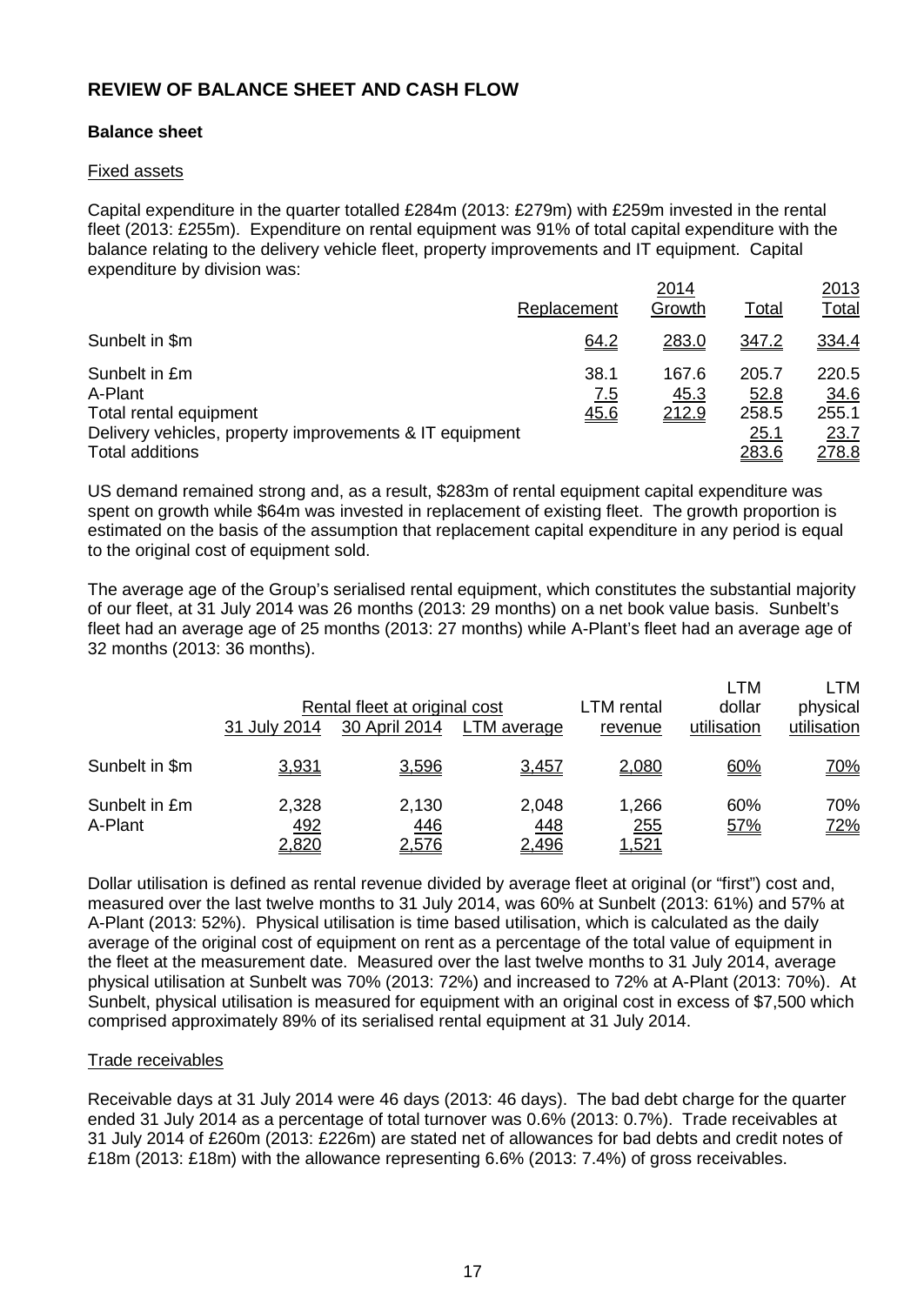### Trade and other payables

Group payable days were 59 days in 2014 (2013: 70 days) with capital expenditure related payables, which have longer payment terms, totalling £191m (2013: £212m). Payment periods for purchases other than rental equipment vary between seven and 60 days and for rental equipment between 30 and 120 days.

#### **Cash flow and net debt**

|                                                       | Three months to |                | LTM to         | Year to        |
|-------------------------------------------------------|-----------------|----------------|----------------|----------------|
|                                                       | 31 July         |                | 31 July        | 30 April       |
|                                                       | <u>2014</u>     | <u> 2013 </u>  | 2014           | <u> 2014</u>   |
|                                                       | £m              | £m             | £m             | £m             |
| <b>EBITDA before exceptional items</b>                | 209.9           | <u>176.7</u>   | <u>718.3</u>   | 685.1          |
| Cash inflow from operations before exceptional        |                 |                |                |                |
| items and changes in rental equipment                 | 144.9           | 117.9          | 672.5          | 645.5          |
| Cash conversion ratio*                                | 69.1%           | 66.7%          | 93.6%          | 94.2%          |
| Replacement rental capital expenditure                | (64.4)          | (73.7)         | (240.3)        | (249.6)        |
| Payments for non-rental capital expenditure           | (24.5)          | (22.6)         | (87.2)         | (85.3)         |
| Rental equipment disposal proceeds                    | 14.8            | 19.0           | 86.2           | 90.4           |
| Other property, plant and equipment disposal proceeds | 1.8             | 2.1            | 11.2           | 11.5           |
| Tax (net)                                             | (4.6)           | (2.6)          | (16.9)         | (14.9)         |
| Financing costs                                       | (21.3)          | (15.6)         | (46.2)         | <u>(40.5)</u>  |
| Cash inflow before growth capex and                   |                 |                |                |                |
| payment of exceptional costs                          | 46.7            | 24.5           | 379.3          | 357.1          |
| Growth rental capital expenditure                     | (158.1)         | (105.4)        | (458.3)        | (405.6)        |
| <b>Exceptional costs</b>                              | (0.2)           | (0.7)          | (1.7)          | (2.2)          |
| Total cash used in operations                         | (111.6)         | (81.6)         | (80.7)         | (50.7)         |
| <b>Business acquisitions</b>                          | <u>(37.6)</u>   | (39.5)         | (101.4)        | (103.3)        |
| <b>Total cash absorbed</b>                            | (149.2)         | (121.1)        | (182.1)        | (154.0)        |
| <b>Dividends</b>                                      |                 |                | (41.3)         | (41.3)         |
| Purchase of own shares by the ESOT                    |                 | (22.2)         | (0.2)          | <u>(22.4)</u>  |
| Increase in net debt                                  | <u>(149.2)</u>  | <u>(143.3)</u> | <u>(223.6)</u> | <u>(217.7)</u> |

\* Cash inflow from operations before exceptional items and changes in rental equipment as a percentage of EBITDA before exceptional items.

Cash inflow from operations before payment of exceptional costs and the net investment in the rental fleet increased by 23% to £145m. Reflecting a higher level of working capital due to higher activity levels, the first quarter cash conversion ratio was 69.1% (2013: 66.7%). As the year progresses, we anticipate that these seasonal impacts on working capital will substantially reverse.

Total payments for capital expenditure (rental equipment and other PPE) in the first quarter were £247m (2013: £202m). Disposal proceeds received totalled £17m, giving net payments for capital expenditure of £230m in the quarter (2013: £181m). Financing costs paid totalled £21m (2013: £16m) while tax payments were £5m (2013: £3m). Financing costs paid differ from the charge in the income statement due to the timing of interest payments in the year and non-cash interest charges.

Accordingly, in the quarter the Group generated £47m (2013: £24m) of net cash before discretionary investments made to enlarge the size and hence earning capacity of its rental fleet and on acquisitions. After growth investment, payment of exceptional costs (closed property costs) and acquisitions, there was a net cash outflow of £149m (2013: £121m).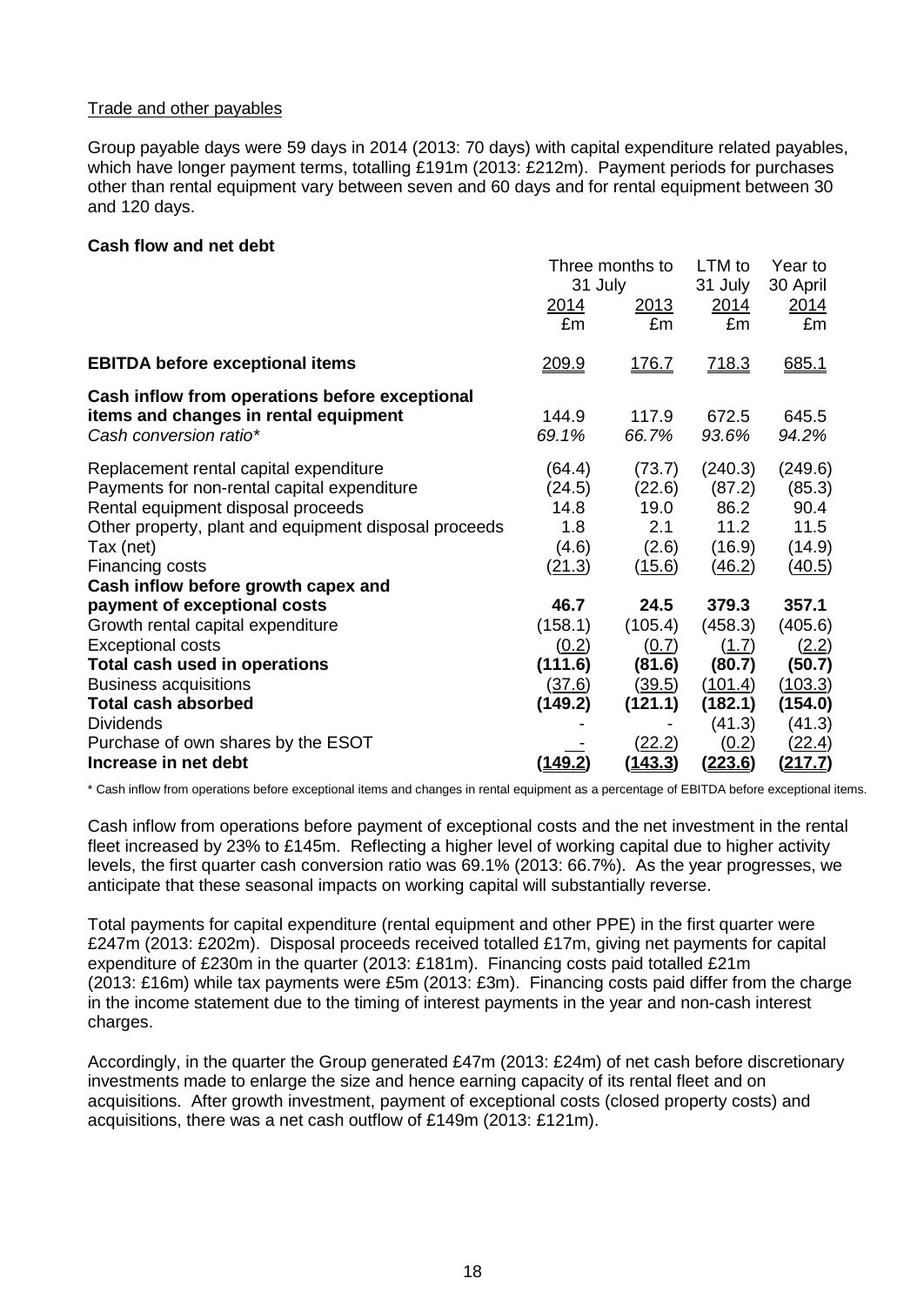#### Net debt

|                                                     | 31 July       | 30 April       |                |
|-----------------------------------------------------|---------------|----------------|----------------|
|                                                     | <u>2014</u>   | 2013           | <u> 2014</u>   |
|                                                     | £m            | £m             | £m             |
| First priority senior secured bank debt             | 762.2         | 864.6          | 609.5          |
| Finance lease obligations                           | 4.6           | 3.0            | 4.6            |
| 6.5% second priority senior secured notes, due 2022 | 537.2         | 323.3          | 537.3          |
|                                                     | 1,304.0       | 1,190.9        | 1,151.4        |
| Cash and cash equivalents                           | (4.5)         | (3.9)          | (2.8)          |
| Total net debt                                      | <u>299.5,</u> | <u>1,187.0</u> | <u>1,148.6</u> |

Net debt at 31 July 2014 was £1,300m with the increase since 30 April 2014 reflecting principally the net cash outflow set out above. The Group's EBITDA for the twelve months ended 31 July 2014 was £718m and the ratio of net debt to EBITDA was therefore 1.9 times at 31 July 2014 (2013: 2.0 times) on a constant currency basis and 1.8 times (2013: 2.1 times) on a reported basis.

Under the terms of our asset-based senior bank facility, \$2.0bn is committed until August 2018, whilst the \$900m senior secured notes mature in July 2022. Our debt facilities therefore remain committed for the long term, with an average of six years remaining. The weighted average interest cost of these facilities (including non-cash amortisation of deferred debt raising costs) is approximately 4%. The terms of the \$900m senior secured notes are such that financial performance covenants are only measured at the time new debt is raised.

There are two financial performance covenants under the first priority senior bank facility:

- funded debt to LTM (last twelve months) EBITDA before exceptional items not to exceed 4.0 times; and
- a fixed charge ratio (comprising LTM EBITDA before exceptional items less LTM net capital expenditure paid in cash over the sum of scheduled debt repayments plus cash interest, cash tax payments and dividends paid in the last twelve months) which must be equal to or greater than 1.0 times.

These covenants do not apply when excess availability (the difference between the lower of the facility size and the borrowing base and facility utilisation) exceeds \$200m. At 31 July 2014, excess availability under the bank facility was \$717m (\$916m at 30 April 2014), with an additional \$1,059m of suppressed availability, meaning that covenants were not measured at 31 July 2014 and are unlikely to be measured in forthcoming quarters.

As a matter of good practice, we calculate the covenant ratios each quarter. At 31 July 2014, as a result of the significant investment in our rental fleet, the fixed charge ratio, as expected, did not meet the covenant requirement whilst the leverage ratio did so comfortably. The fact the fixed charge ratio is currently below 1.0 times does not cause concern given the strong availability and management's ability to flex capital expenditure downwards at short notice.